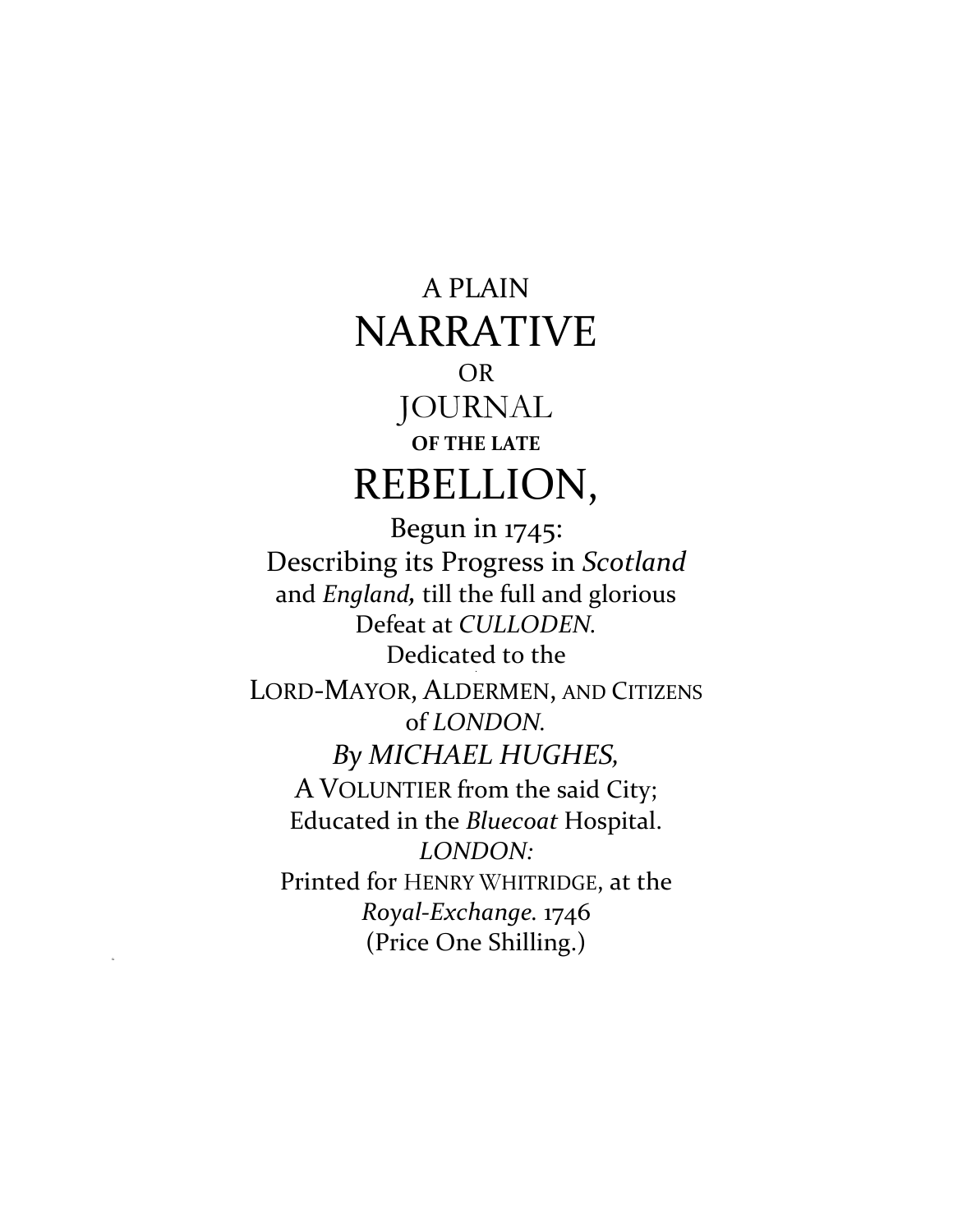#### *DEDICATION.*

plain Narrative to your Lordship; which though not workt up with *s*o much Matter as it might afford, yet I averr it contains nothing but Truth: For being recommended by a certain Noble Person, I entered a Voluntier in Brigadier General *Bligh's* Regiment of Foot, where I had an Opportunity as well as Inclination, to see, hear and collect the following Account.

MY LORD, AS I had my Education, about twenty Years ago, in *Christ's Hospital,* I gladly take this Occasion to testify my sincere Gratitude to the City of *London* in general, and to your Lordship in particular as the first Magistrate, and valuable Ornament thereof at this time.

*My* LORD, *I am*

*With great Submission.*

*Your most humble, and obedient Servant,* MICHAEL HUGHES.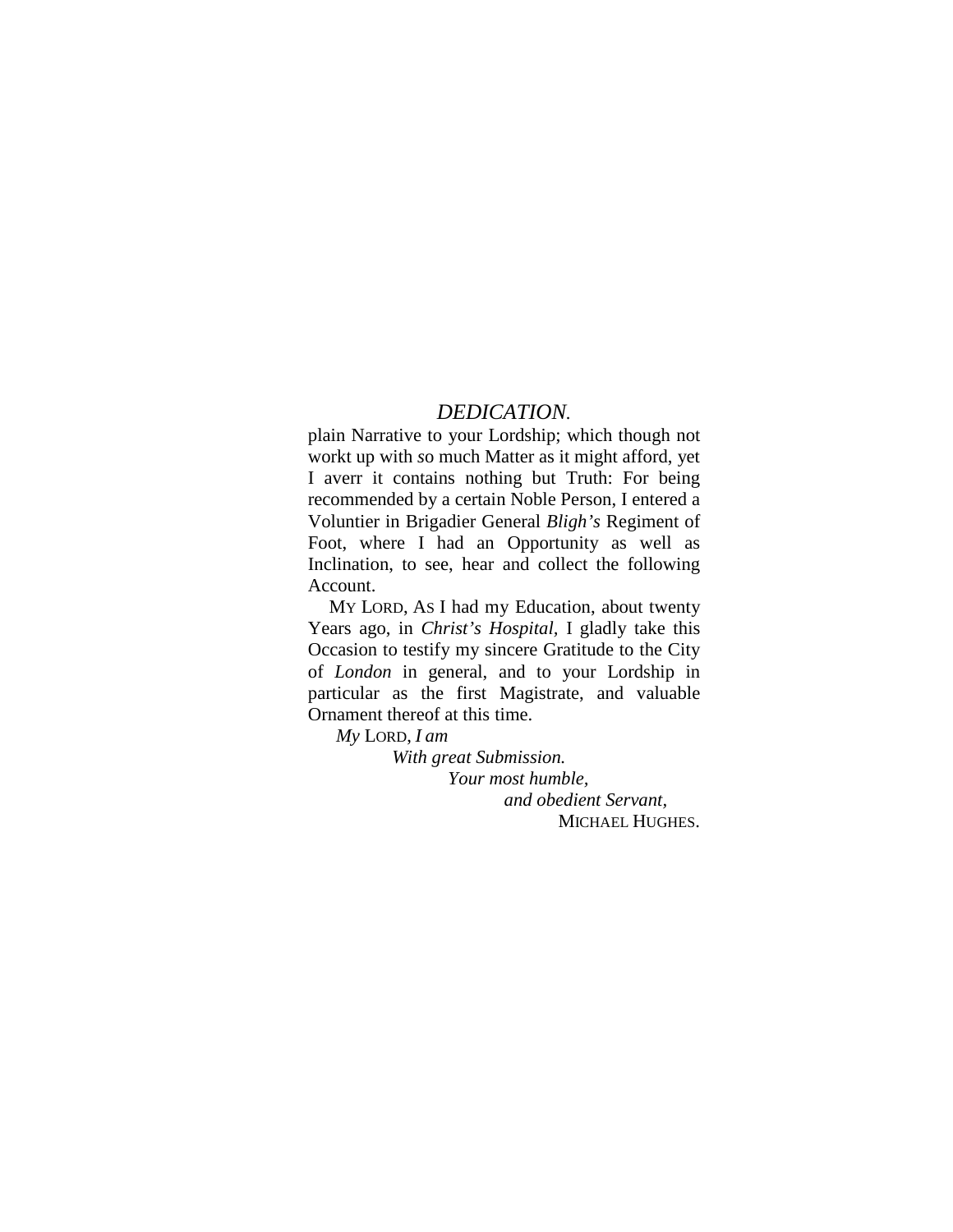# A PLAIN NARRATIVE OF THE LATE REBELLION, &c.

T has been, for many Ages, the ambitious View of our inveterate Enemies, *France* and *Spain,* to study and contrive all Methods, and imploy any Engine or Instrument wherewith to form their wicked and bloody Devices; wherefore his *Britannic*  Majesty being ingaged in a just and necessary War, and many of our Forces being abroad, it was then judged a convenient Opportunity of displaying and putting in Practice their malicious Resolution to destroy both Us, and our happy Establishment in Church and State.  $\prod_{\text{Eng}}$ 

Accordingly, an Address of Loyalty was drawn up and signed by Captain *Cameron* of *Lochyell[\\*](#page-2-0)* , who had two Sons Officers in *France,* and by Sir *Alexander Macdonald* of the Isles in the *North Highlands* of *Scotland,* wherein they communicated to the Court of *France* the State and Disposition of the united Kingdom in general, and protested all loyal Allegiance to the Family of *Stuart,* and for their Reiteration to the Crown of *Great-Britain.* Whereupon *Italian* Policy began to work and contrive to carry on this rebellious Undertaking, and coming at length to a Resolution, it was thought proper that a sort of *Absalom* should be sent as a Sacrifice to the *Highland* Ladies, either to accomplish their Desire in the Conquest of *Britain,*  or be made a Martyr to his Undertaking. Accordingly, this young Generalissimo of the *Highlands* accepting his full Commission as Prince of *Wales* and Regent of *Great-Britain,* under his Father, sets out on his Journey to *Scotland*; but first received the Pope's Benediction, incouraging him in the glorious Cause he was going to undertake, and the certain Reward there was for all Martyrs who should become a Prey among the *English* Hereticks.

<span id="page-2-0"></span>l

<sup>\*</sup> A Lake so called, near *Fort William* in *Lockabber.*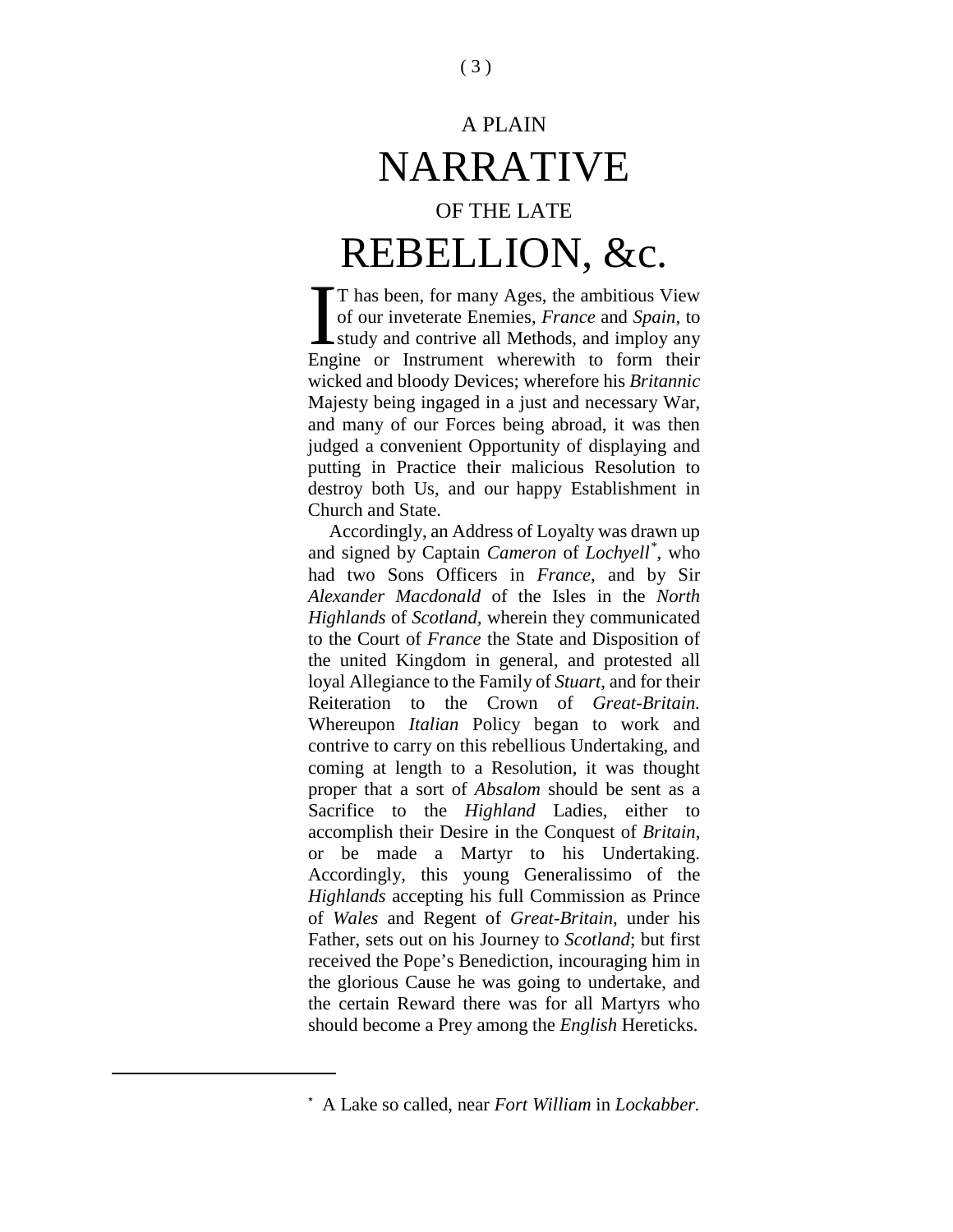He took Shipping at *Willemstadt* in *Holland* with about ten Gentlemen, and landed first in the Island of *Mull[\\*](#page-3-0) ; July 1745;* then proceding higher landed at *Moydart* in *Lochabber,* near old *Cameron's* Seat, which was the first House that entertained him in *Scotland* where, by Lady *Cameron's* own Expression, he solemnly swore, he would never leave the Country till he had got Possession of the Crown of *Great-Britain;* and said, that a large Body of Forces should have come over with him, but Reasons, to the Advantage of the Court of *France,*  prevented that any Imbarkation of Forces should be made till they found some Success in his Procedings, and then large Supplies of Ammunition, Men, and Money, were to be sent. He kept visiting about that Part of the Country near a Month, from one great Clan to another, till he had their Promise of standing by his pretended Cause, at the Hazard of their Lives and Fortunes.

Sir *Alexander Macdonald,* in the Address signed at Mr. *Cameron's* House, did really promise to raise four thousand Men for his Service, when he came to *Scotland*; but a more ingenious Thought came in his Head, not to throw away a Substance for a Shadow: Wherefore, when my Lady *Cameron* saw the Falsity of *Macdonald,* she used many Arguments to persuade her Brother-in-law not to concern himself, seeing that the greatest Man in the *Highlands* would not join according to the forernentioned Agreement, in the Address made at her House: But so zealous was Mr. *Cameron* for this great Undertaking, that he said, since he had put his Hand to the Plough, he would, by no Means, withdraw it, let the Consequence be what it would.

#### *The young Pretender's Proclamation for raising an Army.*

PON the 24th of *July,* 1745, a Council of the Chief of the disaffected Clans assembled and met at *Cameron's* House, where they unanimously came to a Resolution, that an immediate Method should be put in execution for raising an Army. U

<span id="page-3-0"></span><sup>\*</sup> Mull is on the Weft of *Scotland* and belongs to the Shire of *Argyll.*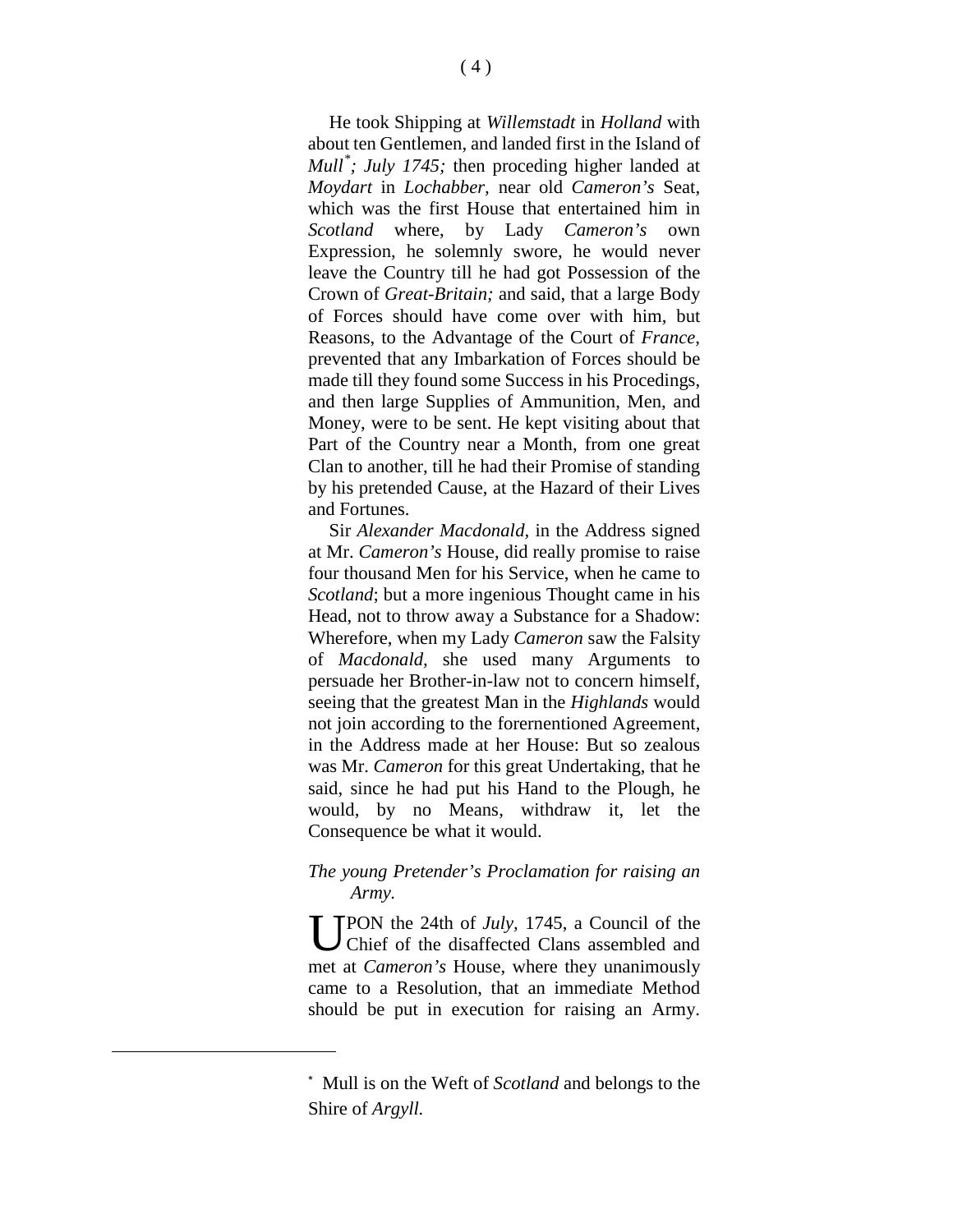Whereupon a Proclamation was issued out in the following manner, wrote by Mr. *Kelly,* an infamous *Irish* Papist, who in the last intended Rebellion was concerned with Bishop *Atterbury,* in Counsellor *Layer*'s Plot, and was confined in the *Tower* of *London* for some Years, but made Intercession afterwards to be a Prisoner at large; soon after which he made his Escape to *France.*

*By order of his Royal Highness* Charles, *Prince of*  Wales, *and Regent of* Great-Britain and *Ireland,* &c.

WE do hereby issue out his royal Declaration, to all his faithful and loyal Subjects in the North all his faithful and loyal Subjects in the North of *Scotland,* and other his Dominions, to be ready at any Time, when the Chief of their Clans should direct them, with sufficient Arms and Ammunition that would be provided for them, to go against all Rebels to his Father's Crown and Dignity, and by Force of Arms to proceed in Battle, against all those who keep the royal House of *Stuart* from possessing their lawful Crown and Government. And for a proper Encouragement to all his faithful and loyal Subjects in the North, who shall be aiding and assisting in so just and necessary a Cause, we do hereby promise his Bounty of one Shilling to drink his royal Health, and five Pounds to be paid them out of his Father's Treasury, when we shall prosperously come to *Whitehall.*

*Given at* Lochabber, *this 26th of* July, 1745. *Signed by Order,*

George Kelly.

This Proclamation being handed about, soon convinced them that a Prince and King of their own was to come: and immediately all their broad Swords, short Dirks, Pistols, old rusty Guns, and other Instruments of War that could be mustered, were delivered out to them; but among all these Treason-mongers, old *Gordon,* the Laird of *Glenbucket,* is a notable Instance of Loyalty. This *Highland* Chief, being in the Rebellion 1715, and now ninety Years of age, had kept his Bed for seven Years, but hearing his ged old Wife talk about a muckle Prince coming to *Scotland,* readily concludes that some Revolution was contriving, and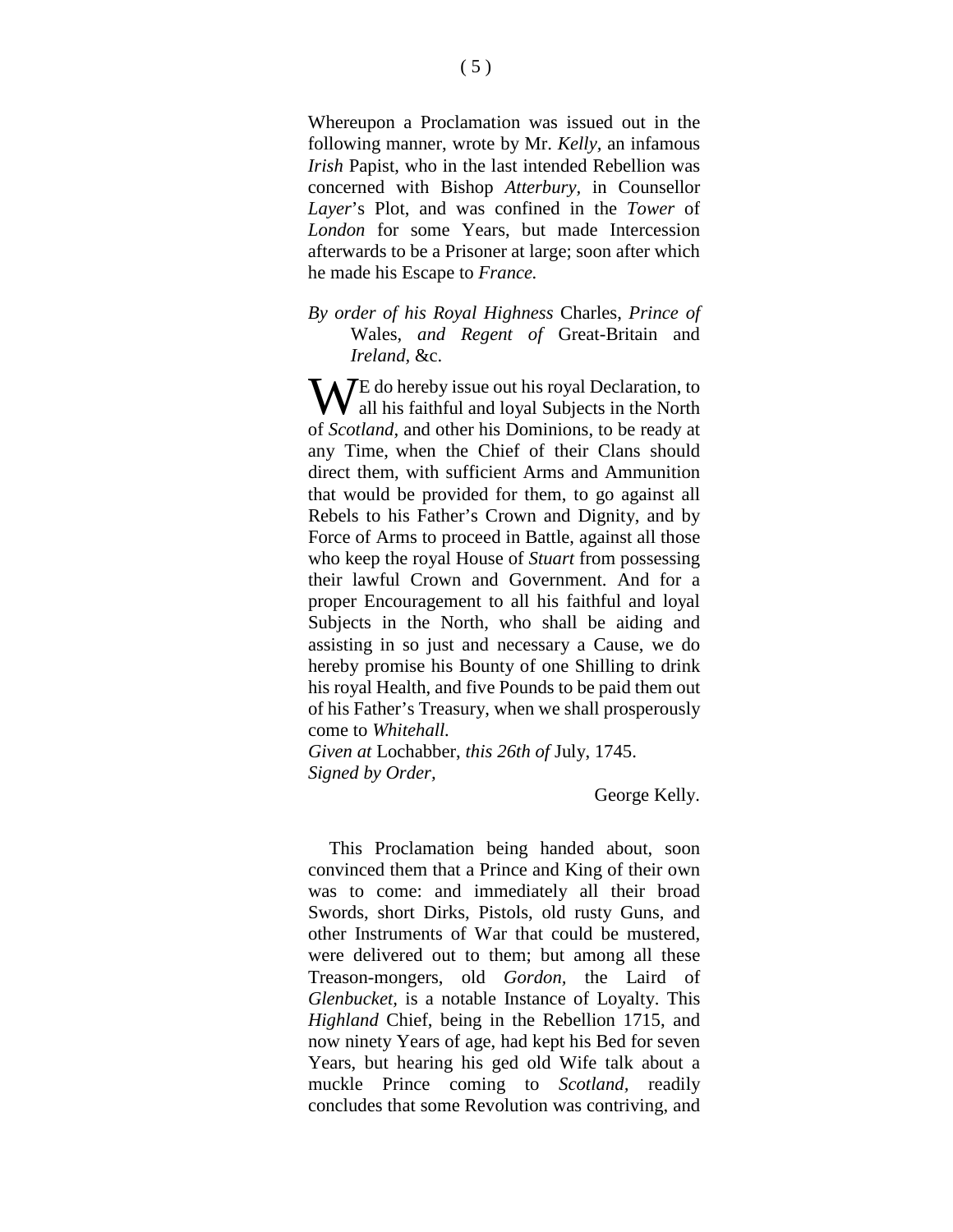in great Hurry calls her to bring him his Hose and Breeks, for ged quoth he, I must away to my Kony Prince once again, and welcome him to the North.

Now here reigned a true Spirit of Rebellion in this greyheaded Sinner, that the Thoughts of .War and Plunder should put new Vigor into his old Soul, and bring him out again to lend a helping hand in the Destruction of his own Country.

#### *The forming of the Rebels into an Army, and marching to* Edinburgh.

The first Rout they took was towards *Fort William,* where they laid Siege to that Garrison for five Weeks; and though it was supplied with Provisions for a three Years Siege, it was maintained bravely by three Companies that lay there belonging to General *Guise.* Captain *Scott* did propose a Surrender to be made, but another Gentleman in Commission would not agree to it. From thence they came to *Fort Augustus,* twentyfive Miles Northeast of *William Fort,* where a Party of General *Guise's*  Regiment suffered such extreme Hardships, that the Garrison could no longer hold out. The Rebels blowed up both the old and new Barracks, and demolished all the Fortifications. Then they exercised their shocking, hellish Cruelty upon four Soldiers belonging to *Guise,* who being strict to their Oath of Allegiance, and refusing to take Arms with the Rebels against their own Sovereign King *George,* the *Scots* forcibly put them down alive in a deep Well, that was in the old Barrack-guard, where they continued till his Royal Highness the Duke came there to incamp after the Fight at *Culloden:* Upon which abominable Story the Duke was greatly provoked, and ordered that seven Rebels should go down into the Well, take their dead Bodies out and bury them; which the Captain of the Provo saw done.

From *Fort Augustus* this dreadful Rabble went General *Wade's* Road through the *Highlands* in great Pomp, with Sword and Target, and large Bags of Oatmeal; their dirty Wives, and scabby-headed Bairnes, marching in the Rear. So turning Southeast into *Perthshire,* they proceded as far as *Dunkeld,* on the River Tay, before they opened their Commission for Plundering; which Town is partly in their own Neighbourhood, fifteen Mile from *Perth.* Here they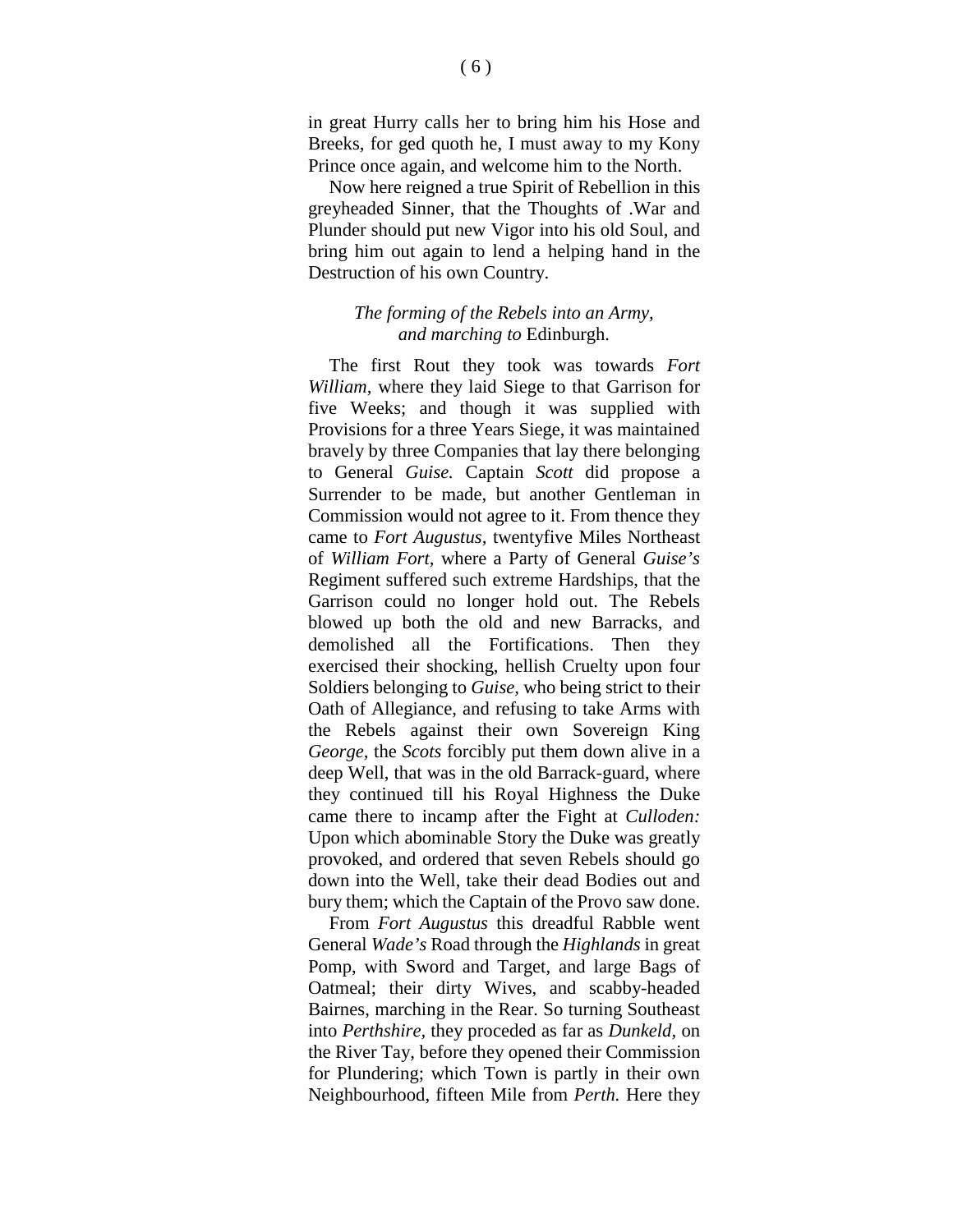thought it high Time to throw away their Oatmeal Popes, and began to grow fancy in their Diet.

While they were marching the *Highlands* Road by way of *Perth,* Sir *John Cope,* who then was chief Commander in *Scotland,* thought that the best Conduct and quickest Expedition, would be to aslemble at *Inverness,* from thence march to *Aberdeen,* and imbark the Forces for *Edinburgh,* in order to secure the *Lowlands* from being distressed and plundered. But these vagrant Rebels, now to the amount of 4,000, were too swift for the General, and on the 17th of *September* entered the City of *Edinburgh* by St. *Anne's-Hill,* and round by the Abby, where the Castle could not do any Execution.

Their Prince took his Lodgings at the Abby-palace; and several Ladies at *Edinburgh*  brought their Plate, with their fine China and Linen for the use of his Apartments; the Majority of the fair Sex, striving who should make the handsomest Present, or recommend themselves most to his Favour. He used to go out on Horseback, to take the Air in Highland Dress, as far as his Liberty extended; for he and his Guards durst not presume to come near the Castle Cannon, though they were Masters of the City. After seven or eight Days Time, there was a Message sent in to the Lords of Session, demanding 6,000 Pair of Shoes, 4,000 Targets, and a great Quantity of Linen, but, upon Failure, to expect Military Execution; which Demand they were obliged immediately to grant. His vagabond Crew, though at other Times lazy enough, were here very active in their old Practice of Theiving and Pilfering about the Town. They seized upon some fine Stands of Arms; which might have been prevented if the Provost *Archibald Stewart* had done his Duty in the City, as well as General *Preston* did in the Castle.

There was soon an Order out for their pretended Prince's Proclamation, and accordingly numbers of his People met in the High-town, so that both Rebels and Inhabitants were in a Crowd, which being observed by General *Preston,* the Deputy Governor in the Castle, he had not Patience, but ordered a Cannon to be placed to Advantage; not to damage any of the Houses, but to play even down the Castle-hill upon them. It is to be noted, that this Order of Governor *Preston,* was: General *Guest,*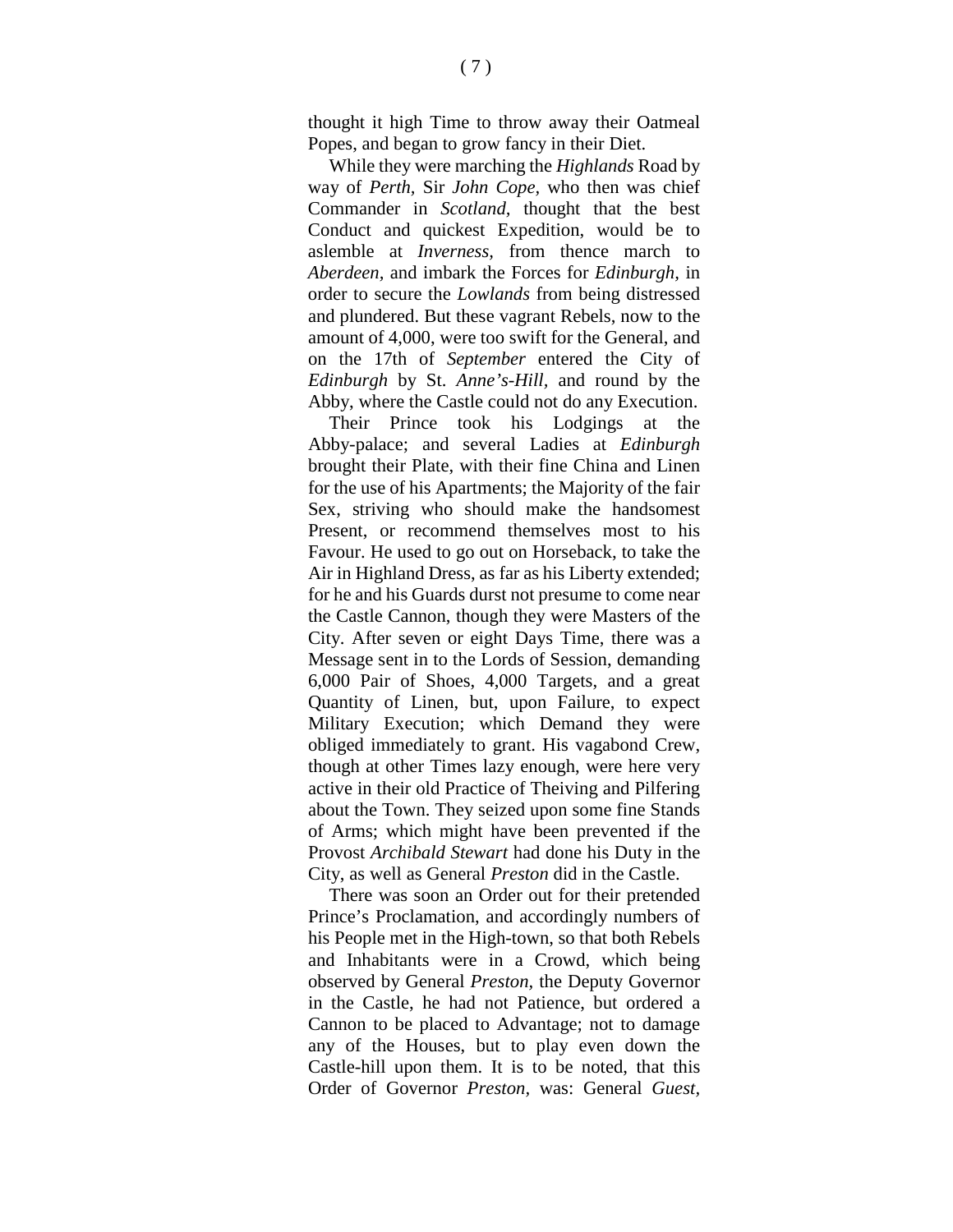who was then <sup>[\\*](#page-7-0)</sup> Lieutenant-Governor, and commanded *Preston;* for General *Guest* said, it would be damaging the good Subjects of the City, and his own Friends would be liable to it; but bold *Preston,* regardless of any former Command, let fly among them, and put an End to their pleasant Diversion; drove down the Side of a House which hindred a View from the Castle to the High-town; so the Rebels came no more to the High-town to proclaim their Monarch. However, Mr. *Taylor,* a Master Shoemaker of *Edinburgh,* who had a Captain's Commission among them, undertook to be Master of the Castle with the Loss of thirty Men. This mad Fool presumed, and had the Impudence to draw up his small Number before the Castle, and was as as good his Promise, for he had the Castle, though he could not dispose of it, but was brought into it under a very strong Guard.

The Rebels placed Centries about the City, where they imagined the Town to have any Communication with the Castle. They continued six Weeks in *Edinburgh,* extorting Money from the Merchants and Traders of the City, and particularly from Mr. *Aske,* an eminent Brewer, that was a Quaker, whom they robbed of all the Money he had then in the House. Upon which great Injustice, the fair-dealing Quaker makes his Application to their Prince, assuring him, that the Methods he pursued, would never prosper to answer his Expectation; for, saith he, our *George* takes only a part of our Money; but Thou even verily takest All; and thou may'st as well take my Lite, as take away the Prop that supports it: Upon which Complaint, the *Highland* Prince answered, that he, Mr. *Aske,* was many Years in Debt to the Revenue of his Father's Excise, and it was but the proper Dues of his Government.

It was now high Time that some of his Majesty's Soldiers should have a little Diversion with them; for it was not Justice that those Villains should have all the Game to themselves: And General *Cope* was

<span id="page-7-0"></span><sup>\*</sup> Lord *Mark Ker* being appointed Governor of *Edinburgh* Castle about a Year before, on the Death of Lieutenant General, *Sir James Campbell*, killed in *Flanders.*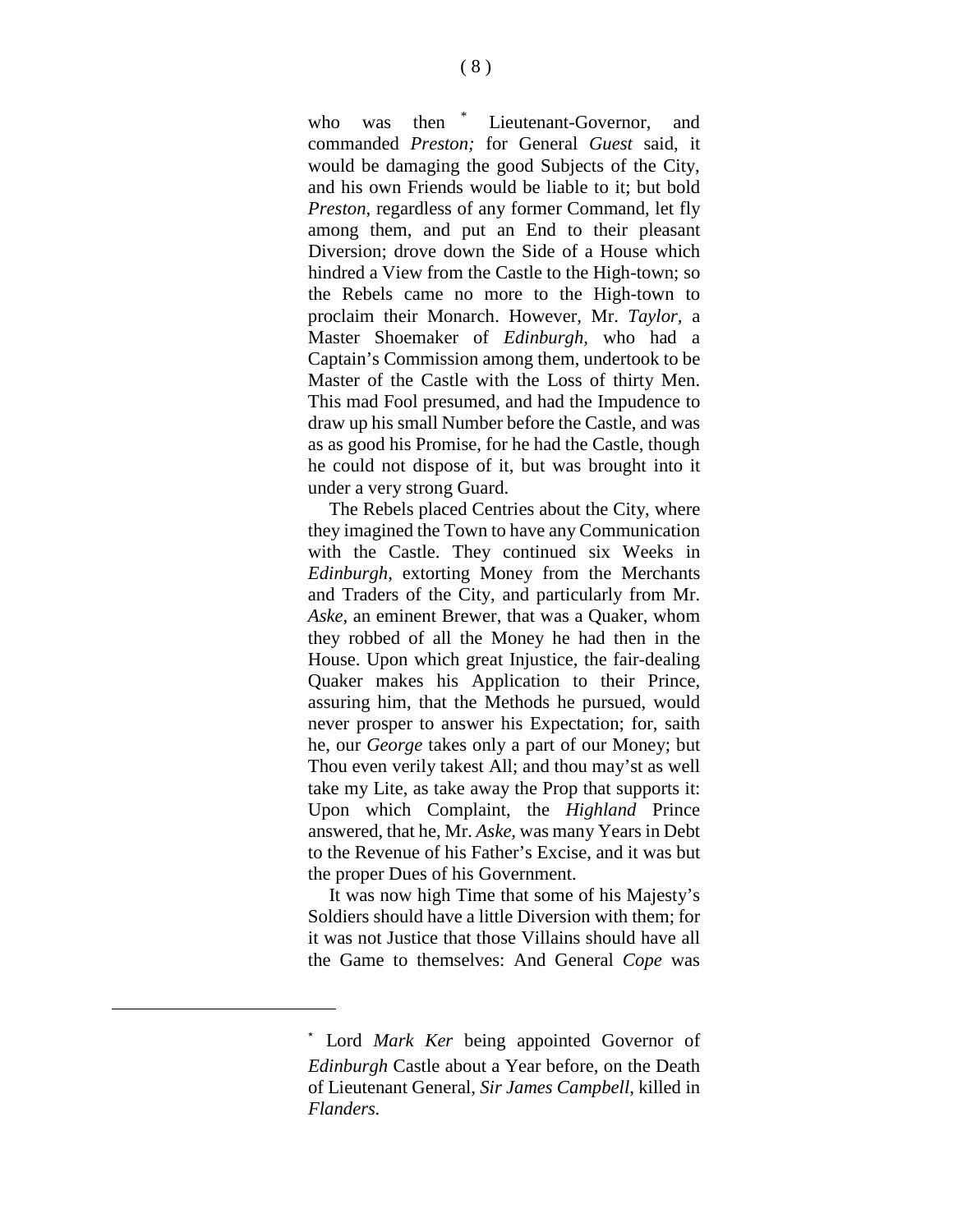preparing to incamp at *Preston-Pans,* seven Miles East of *Edinburgh,* just before the Rebels entered the City.

#### *The Battel of* Gladsmore Heath *near* Preston; *between* Grangepark *and* Seton-house.

The Rebels having timely Notice, that General *Cope's* Army, which was about 2,000 regular Foot, 900 *Highlanders* and two Regiments of Dragoons, in all 3,500 Men, lay incamped at *Preston,* thought to take the Opportunity of attacking them before they received any Re-inforcement; and accordingly marched out of *Edinburgh oxx Friday* Evening, and on *Saturday* the Twenty first of *September,* ingaged by Break of Day. Before this Affair happened, Colonel *Gardner* proposed to General *Cope,* that if a feint Retreat should be made Southward, there would be a probable Opportunity of being joined by other Forces sent from *England;* and that the Rebels would certainly attack the King's Troops, for Colonel *Gardner* knew they had too many Well-wishers at *Edinburgh*; and it was his Opinion not to fight with them so nigh their own Friends.

But the General thinking to stop their farther Progress, would not approve of the Colonel's Conduct; but said he would give them Battel upon that Place, which happened to be close by Colonel *Gardner's* House and Estate. Whereupon Mr. *Gardner* who commanded one of the Regiments cf Dragoons, immediately ordered that all the Inhabitants should retire from their Houses till the Battel was over, which accordingly was done: But the Colonel suspecting ill Conduct, told General *Cope* that the Day was made for him to run, and that he, *Gardner,* should die in the Field; which fatal Misfortune proved true to the inexpressible Grief of his virtuous Lady and Family. This Gentleman behaved well, and bravely distinguished himself in the Rebellion 1715, at the Battel of *Sheriff-moor,* near *Dumblane,* where he was dangerously wounded.

The Rebels began their Fire upon the Dragoons, which put them first into Disorder, they not returning the Fire once, or obeying the Word of Command. It was the Horse turning back that first caused the Foot to be in Confusion, and bad Commanders make bad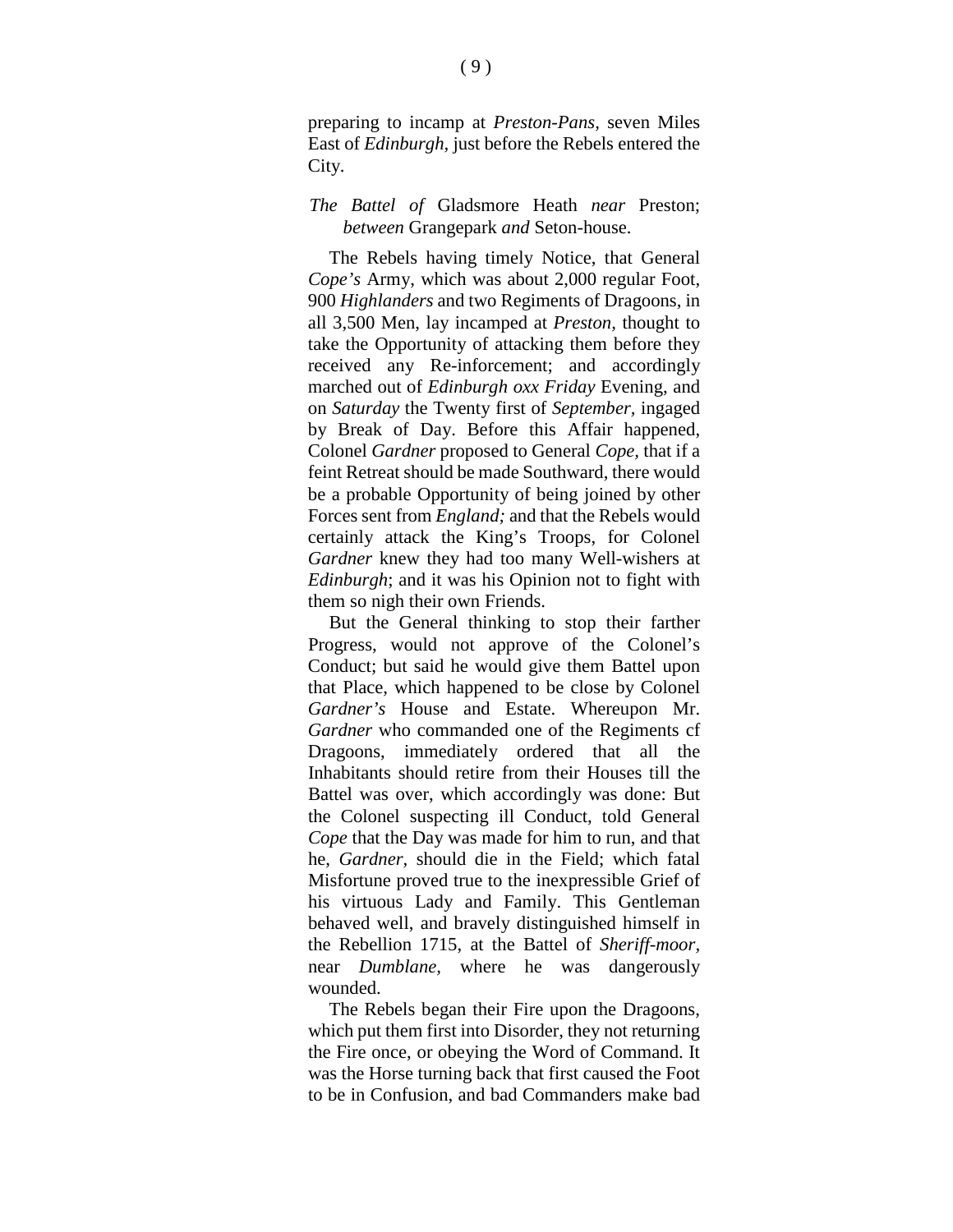Soldiers. The Firing did not last above five Minutes before they came to the Sword in Hand, and then it caused a general Confusion among Officers and Soldiers; for the King's Men were somewhat surprized at the Manner of the *Highlander's*  Behaviour in the Attack. However, after seizing the Train, and the sudden Flight of our Dragoons, the Enemy soon broke the Ranks, killed and wounded many of the King's Men, and made many Prisoners. General *Cope* escaped to the Sea-side, and made off to *Berwick* with about four hundred and fifty Dragoons. The rest of the Officers and Men dispersed different Ways about the Country. With us Colonel *Lee's* Regiment of Foot and some others, did pretty much Execution among the Rebels before they broke in.

After the Battel was over, the Conquerors began to look after *Johny Cope's* Equipage, Tent-furniture, and what other Spoil they could pick up; when they soon found all the General's Baggage and great Riches, at least to them. They got by this Defeat Arms, and Amunition, and other warlike Stores. *Cope's* Men were not in a Country which is frequently the Seat of War, tho' they might be well exercised and trained Soldiers: So is a Mathematician in the Art of Navigation, but when he comes to Sea he is at a little Loss for want of Trial and Experience. A few*Flanders* Regiments of ours, with a good Commander, would have disputed the Cause much better with them. However, the Rebels, flushed with this easy Victory, thought no Troops could beat them, or stop their Progress after this Defeat; and being mounted upon a good Number of the Dragoon Horses, they came riding into *Edinburgh* with the Stands of *Cope's* Colours flying, and all his Baggage, They left the wounded in the Field for two Days, to languish in the Cold with their Pain and Misery; after which they brought them in Carts to *Edinburgh,* and put them into the royal Infirmary, and the Prisoners were confined in the Town Jail.

By this Defeat, near *Preston-Pans,* the Rebel Army, now about 8,000 strong, was very well supply'd with Arms and Ammunition; whereupon all Things were to be in Readiness to march directly towards *London.* So by Tune of Bagpipes, on the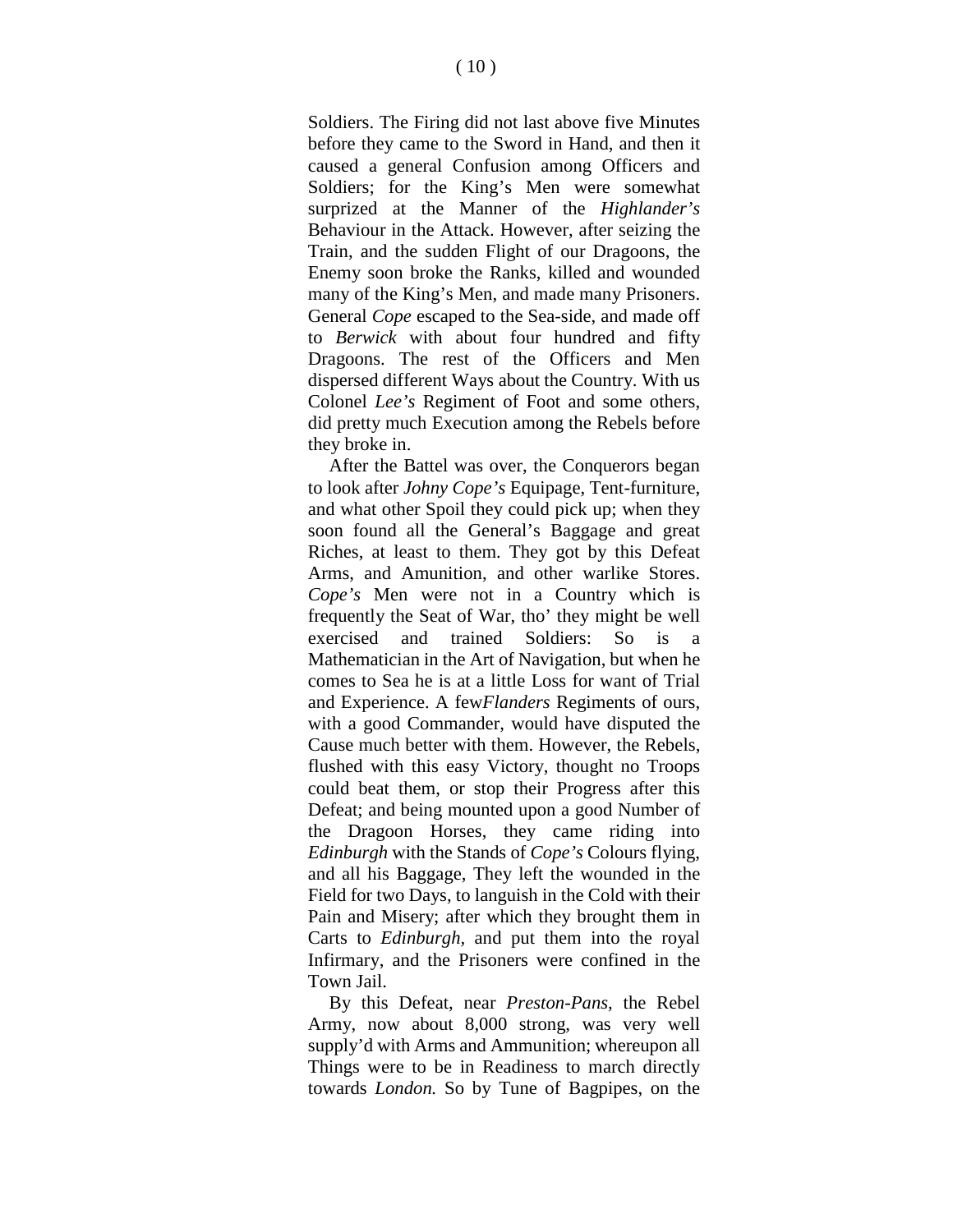24th of *October,* they set out from *Edinburgh* to *Carlile,* and took that City and Castle without the least Opposition; Marshal *Wade's* Army lying then fifty Miles East towards *Newcastle,* the Soldiers getting Sickness through the Severity of the Season incamped in very cold Weather, marching and counter-marching to no Manner of Purpose.

Mr. *Gilpin,* Recorder of *Carlile,* assured the Duke when he came up there, that several of the Gentlemen of the Place met, and consulted about keeping the Town and Garrison; after which they came to a Resolution to write to Marshal *Wade,* who then lay at *Hexham,* about forty Mile distant, to come, if possible, to the Town's Assistance. Accordingly a Letter was wrote and signed by the Recorder and Others, acquainting the General, that there was but a few Militia left in the Town, and seventy old Invalids, that could not in any probability make a good Defence, and without his sending a proper Force, they must be obliged to surrender to the Rebels. Mr. *Gilpin* receives an Answer from the Marshal, that in his Situation, he neither would nor could come to their Relief. Whereupon Mr. *Gilpin* then directed that the Company of Invalids should be privately sent from the Castle ten Mile out of the Rebels Way: And he himself went to a House he had about fifteen Mile from the Town, and there continued till the *Duke*  came and retook the Place.

The Rebels meeting with no Opposition, entered the City and Castle; for the Generality of the Town was disaffected, and particularly Mr.*Backhouse* the Mayor, who, with the Townclerk, went with the usual Formality, and proclaimed the Pretender at the Towncross. The Rebels got all the Warlike Stores that were in the Town and Castle; and during the Time they staid, they were all very busy in managing Things to form a grand Army: But, by this Time, many of the Food-guards and some old Regiments, with the Duke of *Cumberland* at their Head, were coming northward to give them a Reception.

General *Wade's* Conduct in not intercepting the Rebels when they marched again from *Carlile* to penetrate farther South, and he not persuing them, is greatly found Fault with among the common People; but *Newcastle* being a Place of vast Trade, and of so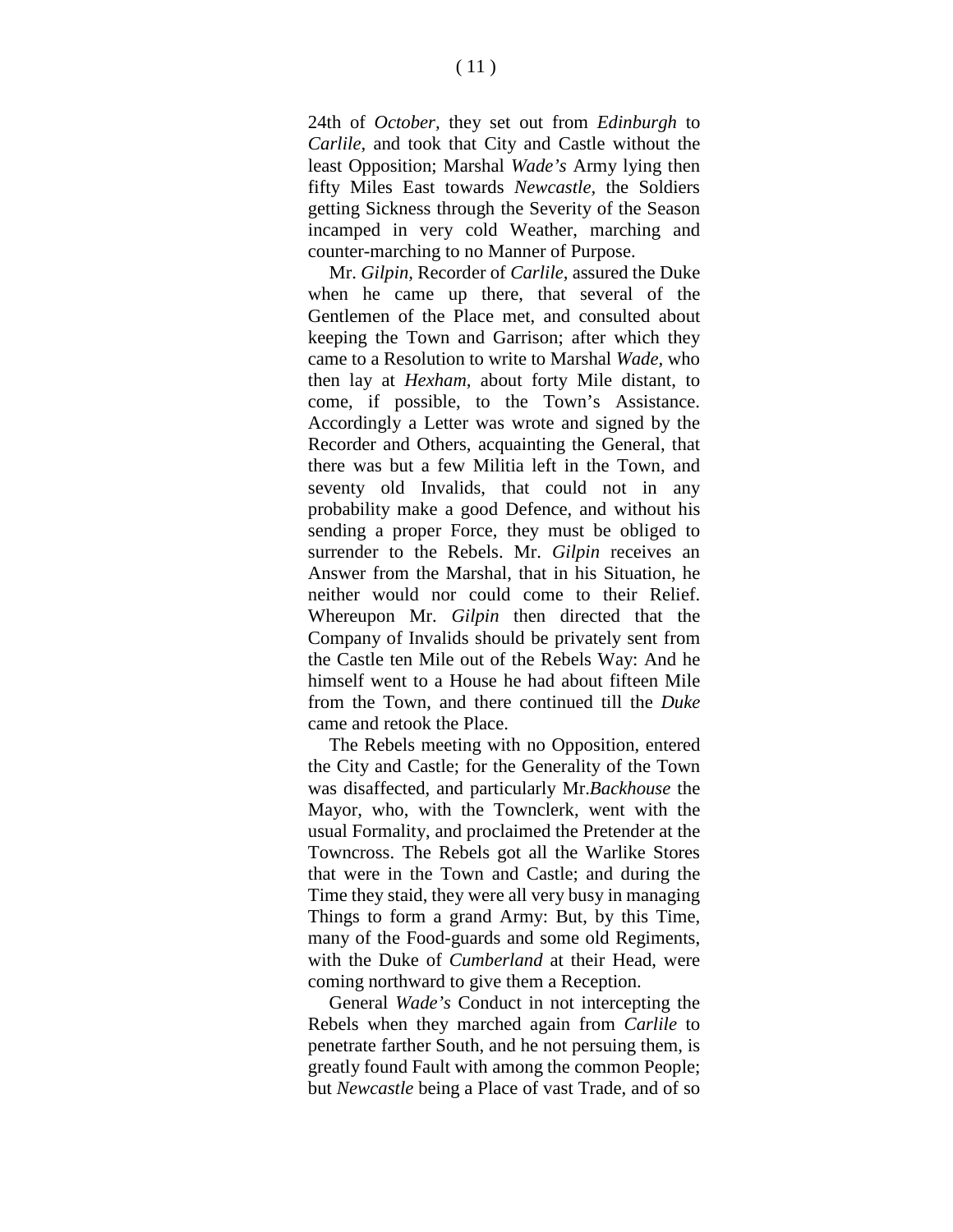great Importance to the City of *London,* he judged that his Conduit and Service was intirely to protect the Town of *Newcastle* and Parts adjacent: For had the Rebels entered that populous great Place of Merchandize, they would have made terrible Destruction, and gready injured the City of *London,*  with which *Newcastle* is so nearly connected.

The Rebels, in their March from *Carlile* came to *Penrith,* twenty Mile South, and forced the Town to pay their Excise Bill from the last Acquittances, they giving Receipts for the same. They exalted a Contribution from the Town to raise 300*l*. immediately, which was granted against the Will of the Inhabitants, *Penrith* being a very loyal Town. From thence they marched to *Kendal, Lancaster,* and *Preston,* serving those Towns also in the same Manner; plundering and raising large Sums of Money, upon Pain of military Execution. From *Preston* they marched on to *Manchester,* where they were received with Acclamations of Joy, ringing of Bells, Candles in their Windows, and all other Testimonies of welcome that they could shew. There likewise the Pretender was proclaimed as usual, and the young Pretender by the Title of Prince of *Wales*  and Regent of *Great-Britain* and *Ireland,* at the Market Cross. They raised a considerable Sum of Money upon that Town; and after beating up for Voluntiers, inlisted a Number of infamous Villians that were prone to Idleness. They had also the Pleasure of being joined by several Gentlemen of good Estates in the Neighborhood, who soon formed themselves into a Battalion, called the *Manchester*  Regiment.

From *Manchester* they had a Design to go to *Westchesler,* and so to *Wales;* but by the industrious Care and Conduct of my Lord *Cholmondley,* they were disappointed; for he procured Brigadier General *Bligh's* Regiment, which lay at *Coventry,* to march immediately to *Chester,* Horses being pressed for that Service, and came to the City's Assistance in three Days Time. My Lord then sent out a Party of them to break down the Bridge of *Warrington,* to prevent them coming any further that Road, so that the Rebel Army was obliged to go another Way.

By this Time the Duke's Men were assembled in the inland Counties, and were grown pretty eager in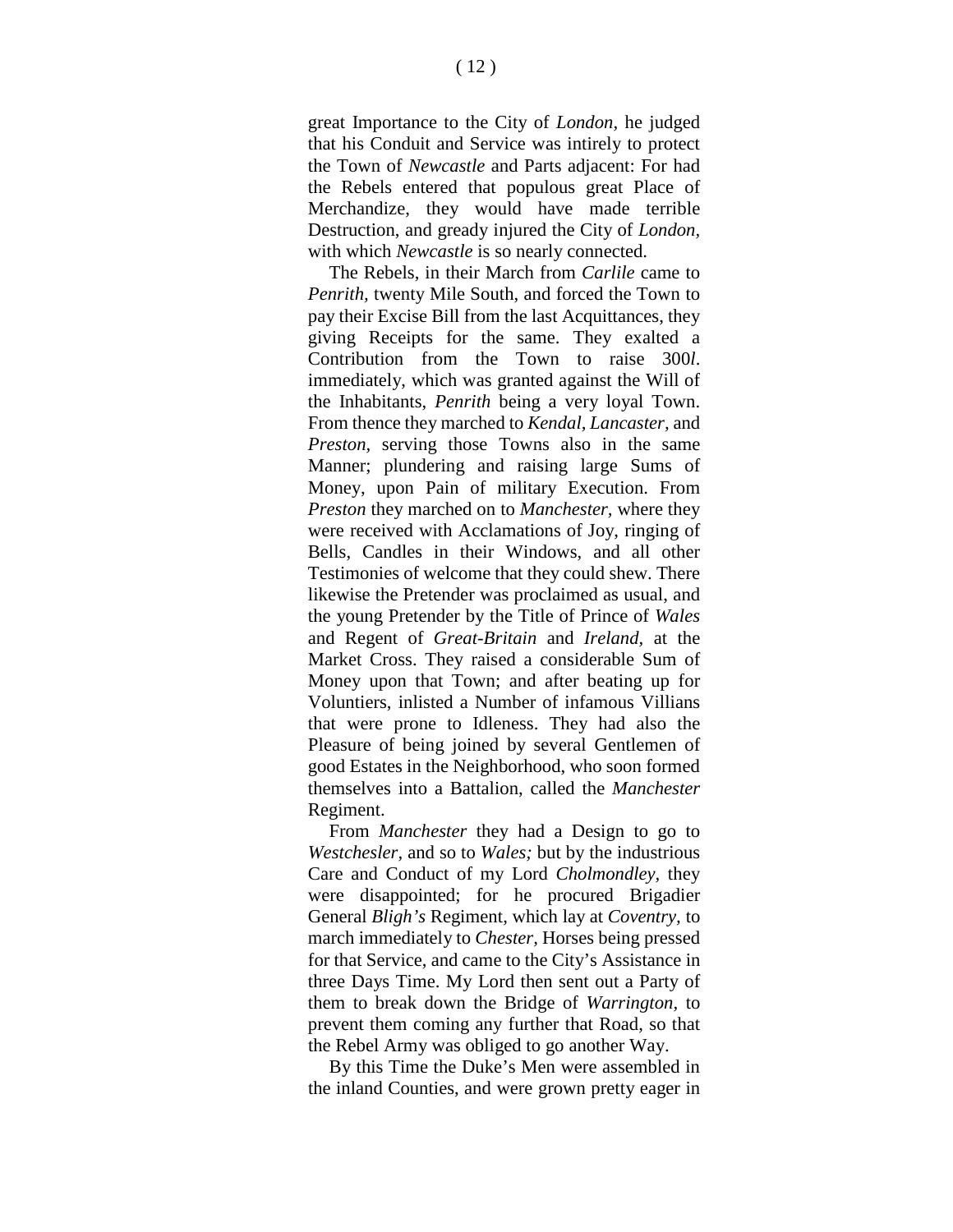the Game of Man-hunting, while the Rebels from *Manchester* took their Rout to *Derby,* and raised a large Sum of Money in that Town, *December* 4, on Pain of military Execution. The Duke's Army was so close in Pursuit that the Rebels could not remain above a Night in a Place. Then they were at *Leke* in *Staffordshire,* and the King's Forces but at *Stone,* seven Miles distant; but so fearful were these paltry *Highland* Heroes of Duke *William's* Name, that they scoured all the Way like *Sampson's* Foxes, from Town to Town, to get into *Carlile* but on *December*  18, at *Clifton* Moor near *Penrith,* the Dragoons came up and had a Skirmish with them, but it was Night-fall. The Post was a pretty secure one, for the Rogues lay among the Hedges and Bushes firing upon our Men, who were too much exposed to their Fire, being upon their Horses, but the Dragoons soon dismounted and put them to Flight, not without the Loss of twelve Men, besides twenty four wounded. The Rebels carry'd off all their wounded, and some of their killed; leaving only six dead Men behind, when some frolicksom Soldiers dug a deep Hole in the Ground, and put one of them into it with his Feet downwards, and so-filled the Earth about his Body7 that nothing but his Head and Shoulders were above the Earth, and in that Position left him.

The Rebels got a Day's March<sup>[\\*](#page-12-0)</sup> before the Duke's Forces, for they did not halt in their Retreat from *Derby* to *Carlile,* except a little at *Preston* on the 12th of *December.* They got into *Carlile* on the 19th; and by a Council held among the Heads of them, it was resolved that a Sufficient Party should be sent into the Castle to keep the Duke's Forces from persuing their fugitive Army any farther; this being

<span id="page-12-0"></span><sup>\*</sup> The Cause of this was an Express from Court, which his Royal Highness received at *Wigan,* that, by Advice from the Fleet in the *Downs,* the *French*  were landing. Whereupon the Duke with much Regret was obliged to halt, thinking to return to *London:* However this Information being false, if not traiterous, it was soon contradicted by another Express: But the Rebels gained what they wanted, sixteen Hours March, or else the Royal Army had certainly laid hold of their main Body.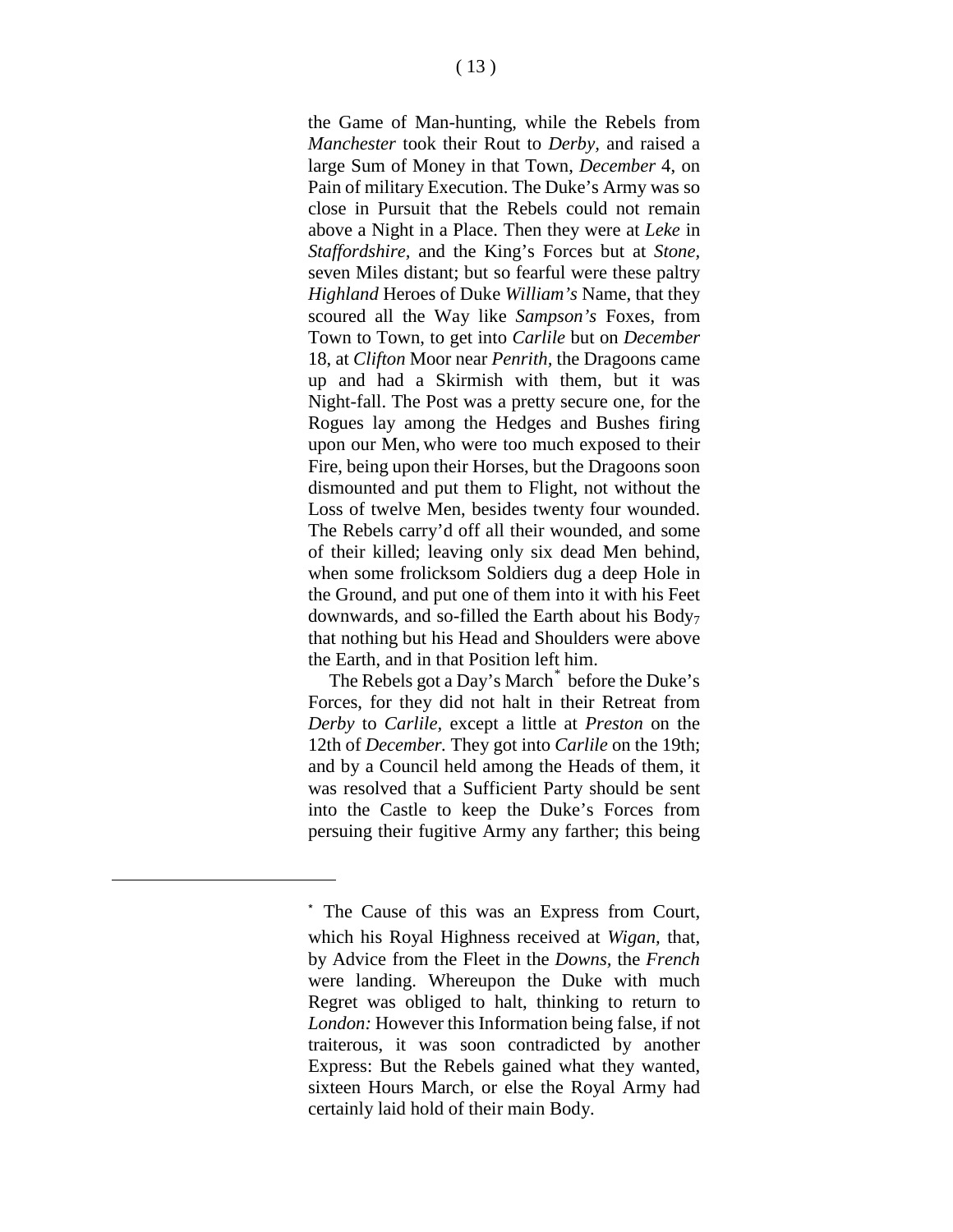the most likely Method to inable their main Body to reach the Town of *Stirling,* and be joined by *John Drummond's* Regiment that was landed at *Montross.*  Mr. *Townley* of *Manchester* was appointed Governor in the Town, and Mr, *Hamilton,* a *Scotsman,* was Governor of the Castle. Things being thus determined, Governor *Hamilton* gave out Orders for all neighboring Farmers to bring in their Cattel, that they might be Slaughtered for the Use of the Castle: And in Fact, he did store the Castle with all Plenty of Provision, Liquors, and Feather Beds; besides Furniture, and all other Conveniences that he thought necessary or useful. The common *Manchester* Men were quartered in the City, for the Town Guard, and the Gentlemen were appointed Officers over them.

#### *The Siege of* CARLILE.

His Royal Highness the Duke, thinking that it would not be convenient or practicable for the great battering Pieces to come along in the Persuit of the Rebels, ordered they should stay at *Lichfield*; so that we could have no Sport till the battering Cannon came up: But however, all the Army was, by Command of the Duke, posted to their several Stations, and Orders were given for Trenches to be made, which was immediately performed. After which the Army lay intrenched nine days about the Town, waiting for the Artillery to arrive. The Rebels, mindful of their Business, kept firing betimes from the Castle, but did no Execution, except only one Gunner that was killed in the Siege. On the 9th day after intrenching our battering Pieces were brought up, and on the 28th of *December,* soon placed in order to make a Breach in the Castle. They began with sending an eighteen pound Messenger for the first Salute, which went about half way through: After that several were dispatcht on the same Errand, which effectually went thro'; and had many more been fired, *Carlile Castle* would soon have been demolisht; but his Royal Highness did not think it prudent to destroy a good Castle for so worthless an Enemy; and therefore said he would entertain them with another sort of Game, which was to divert them a little while with a few Cohorns, which put them into such a sudden Hurry and Fright, that a white Rag was immediately hung up, and a Messenger came to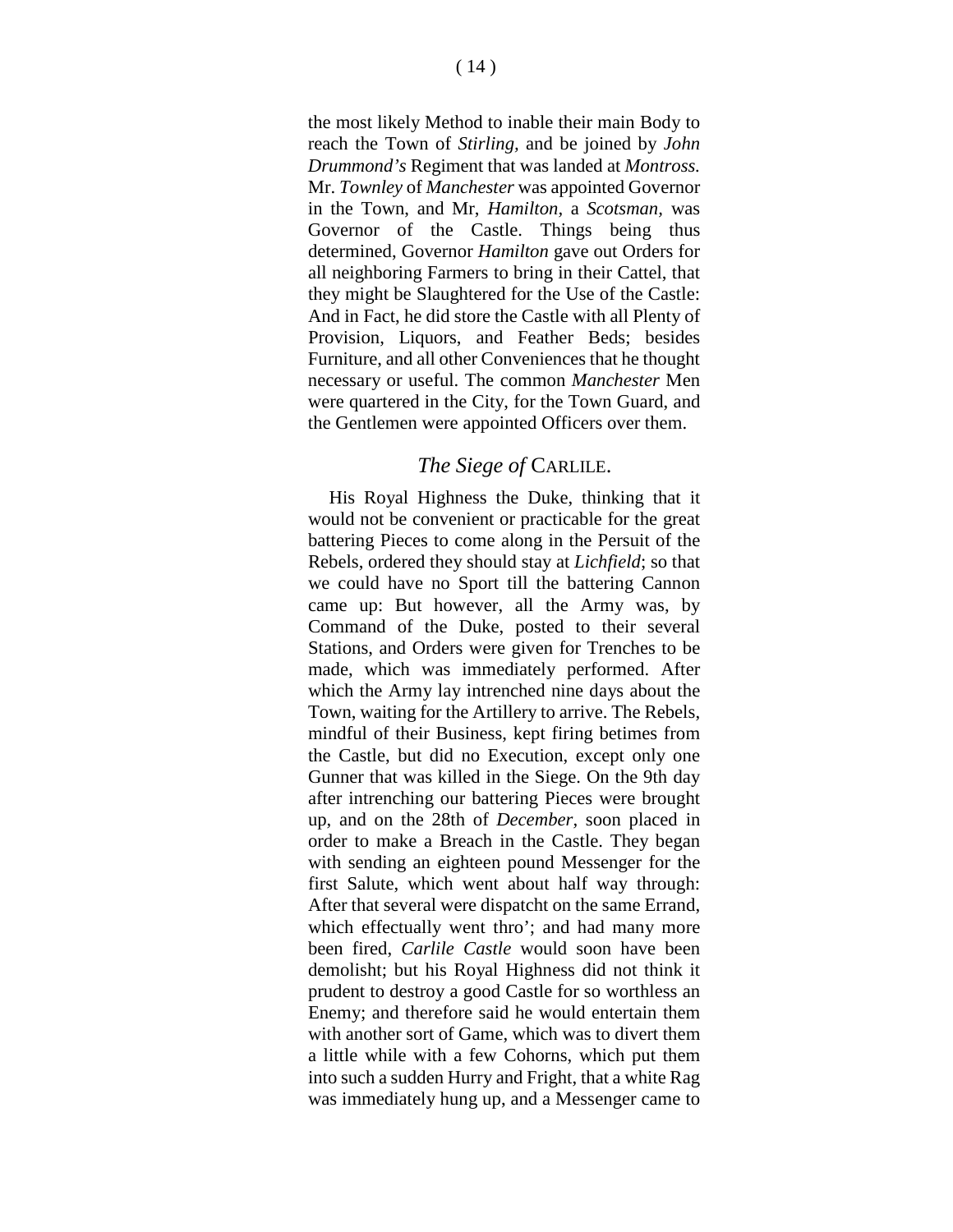his Royal Highness in order to capitulate: But the Duke sent them Word, That to any Articles of Capitulation they were not intitled, as being Rebels and Traytors to His Majesty's Crown and Dignity; but so far he would indulge them, that if an absolute Surrender was made, He promised they should not be put to the Sword; but refered to the established Laws of the Realm to be proceded against by legal Tryal, leaving all other Consequences to the King's great Clemency and Wisdom. Whereupon the Gates of the Town and Castle were set open, on the 30th of *December* and great Numbers of the viler Sort ran out of the Castle into the Church, but the Gentlemen Rebels continued in the Castel.

His Maiesly's Body Guards were the first who entred the Castle; and it was the Duke's positive Order, that the Soldiers should seize and take for their own Use, nothing but Arms and Ammunition; no Money or Cloaths, on pain of severe Punishment; However, that generous Restraint of his was not strictly obeyed; for some of the Men did venture to transgress when they saw a fair Opportunity. All the Effects brought by the Rebels into the Castle were taken care of to be sold, and the Value was distributed to the Soldiers. The Case now being very much altered, the Gentlemen Prisoners were confined in separate Rooms some of the Rabble were sent into the Church, and others into the Town Jail, while the necessary Guards were mounted about the Town and Castle. Likewise the Serjeants of all Regiments received Orders to make Inspection among all the Prisoners, and examine if there were any Deserters who had listed in the Service of the Pretender, and to report them to the Duke, in order to be tried. Accordingly they found Twelve, who had so deserted and taken up Arms against His Majesty, their lawful Sovereign: Whereupon the Duke appointed a general Court Martial to procede against those Twelve Deserters, who left so honorable a Service, and listed with that vagabond Gang of base Rebels and Thieves: Accordingly the whole Dozen being found Guilty, received Sentence of Death, and were excuted at *Harbury* Gallows. Five were hanged up at one Time in Presence of their Comrades, and being stript of their Cloathing on which they had brought Disgrace, were so left hanging on the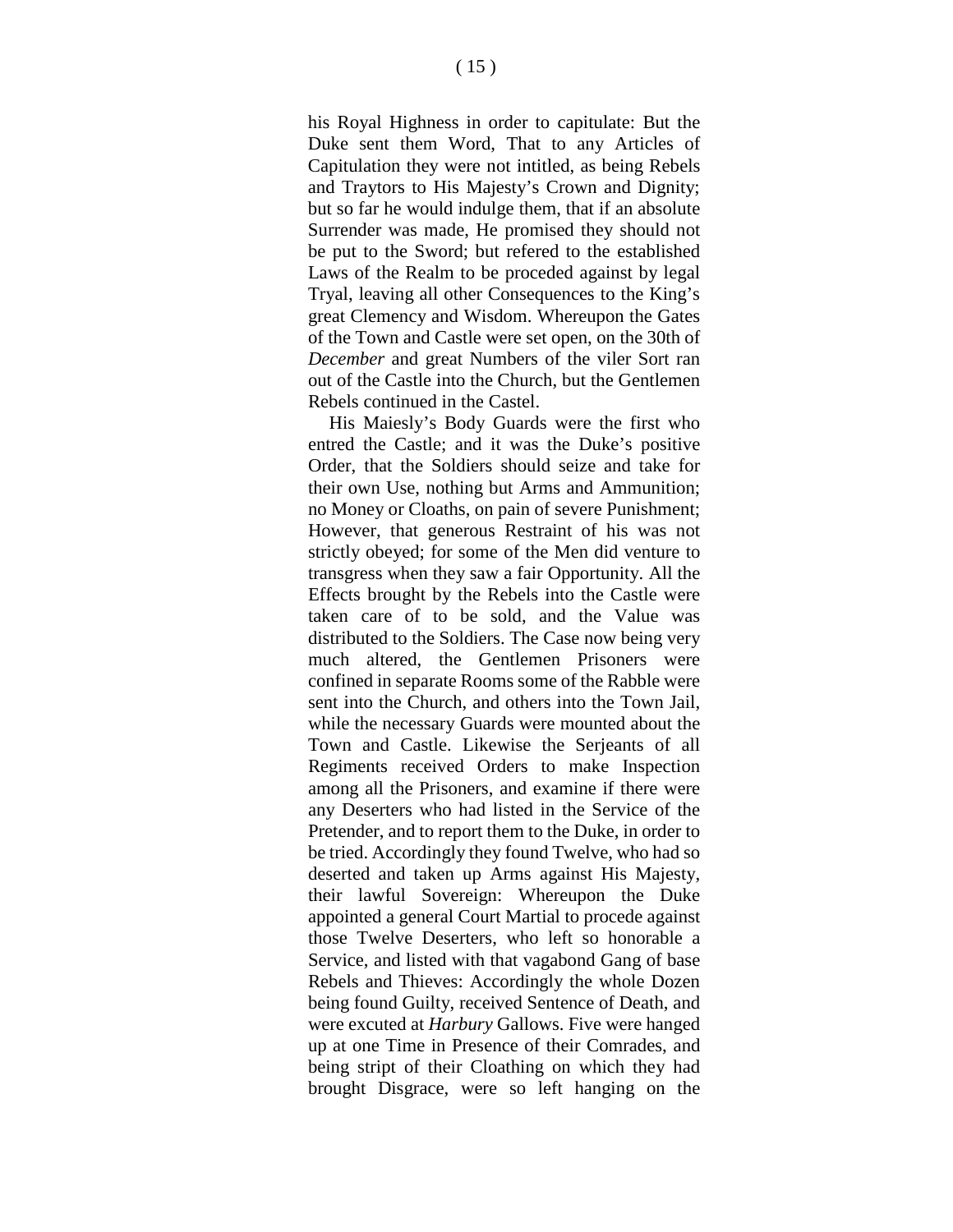Gallows. Within a Week's Time the other Seven were servcd in the same Manner; the first Five being cut down before their Eyes, and left lying under the Gallows. After the space of Fourteen Days, a Petition was sent to Lieutenant General *Howard,* for the Interment of those Five and the Seven that continued hanging, all which was granted accordingly.

His Royal Highness the Duke and Body Guards prepare now for *London:* and in three Weeks Time Orders were given for removing the Prisoners to the several Jails in *England.* The *Manchester* Gentry were mounted on Horseback, with their Legs tied under the Horses Belly: The common Rebels were tied by Couples, Ten in a String, and put into Waggons, with a Guard of Lord *Mark Ker's*  Dragoons to attend them along the Road. *Bligh's*  Regiment was left in *Carlile.*

The main Body of the Rebels took their Rout towards *Glasgow,* but by the Way, on the 22d of *December,* imposed a Contribution of 2,000*l*. beside a 1000 pair of Shoes, and free Quarters on the Town of *Dumfries.* On the 25th, they entered the fine City of *Glasgow,* where they dilplayed their devouring Revenge. They levied 10,000*l*. in what Goods they wanted, beside some Money, and 500*l*. from Mr. *Buchanan* the Provost. The *Glasgow* Militia suffered much, for Numbers of them were killed and put to the Flight. At *Stirling* Major General *Blackney* was waiting their Approach to give them a warm Reception from the Castle. The Rebel Army reinforced, left *Glasgow* on the 3d of *January;* and entering the Town of *Stirling* on the 8th, soon laid Siege to the Castle: But the brave expert Commander was not to be frighted at the Sight of such a naked-arse Multitude; he so well maintained the Castle, that their eager Expectation was quite disappointed. The Governor did not let the Cannon lie idle; for many of the Rebels lost their Lives through their Folly and Ignorance.

By this Time his Majesty's Forces, under the Command of Lieutenant General *Hawley,* and Major General *Huske* were upon the March from *Edinburgh* to meet them: Whereupon the Rebels took the Advantage, and thought it best to give the King's Forces Battel at *Falkirk* as soon as possible, and so advanced under the Covert of a great Hill, that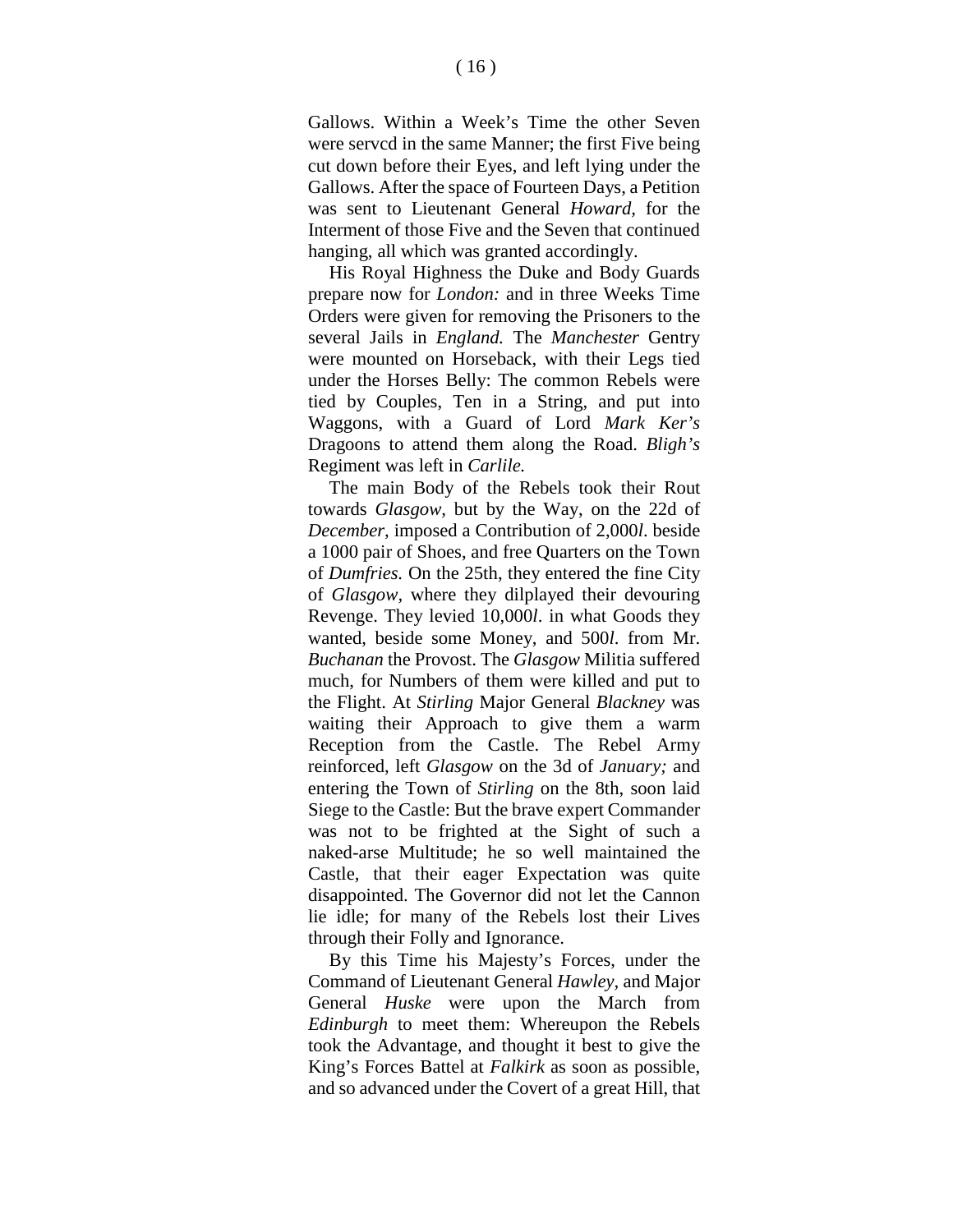the King's Men could not discern their Approach; neither did they imagine their own Situation, till the Enemy was near upon them. As *Cope* was surprised just before Daybreak, so was *Hawley* surprised just before Dinner. However, upon this Alarm, being the 17th of *January,* our Troops were all got under Arms and formed by two in the Afternoon. The King's Forces did not march from their Tents a quarter of an Hour before the Ingagement began. The Cannon did not come up, for those Men who took Care of the Train-horses run away with them: And after this Affair, Captain *Coningham,* belonging to the Train of Artillery, had his Sword broke over his Head, and cashired for Misconduct and Cowardice. Before, and during the Battel, a heavy Rain fell and continued, that the King's Men could not prime, nor their Pieces discharge: And in the Time of Action, while one of the Rebels was persuing a Soldier belonging to the old Buffs [\\*](#page-16-0) down the Hill, the Soldier turn'd and attempted to fire, but it was so wet, that his Piece would not discharge: He then fronted the Rebel, and was instantly going to attack him with his Sword, but the Rogue seeing his Courage, turned tail and run from him: The Soldier was going to persue him, but Brigadier *Cholmondley* observing the Adventure, rides after the Rebel and fires a Pistol at him, which happened to miss; he then discharged a second, which finished his Course. Upon this, he bids the Soldier go and search the Man's Pockets, where accordingly the happy Soldier found a Purse of sixteen Guineas. Captain *Thornton* and Major *Lockhart* were taken Prisoners by the Rebels: The first is a *Yorkshire Gentleman,* who raised the Company called *Yorkshire Blues.* They were both stript, but made their Escape afterwards.

The Miscarriage in this Battel must, in Truth, be laid to the Badness of the Weather, and Night coming on so soon; for had the Royal Army but advanced out of their Tents a small Time sooner, and made proper Dispositions for an Ingagement, what could have hindred such a regular Body of Forces with so many good Officers from getting a a sure

<span id="page-16-0"></span>Number III. on the Establishment, Lieutenant General *Thomas Howard.*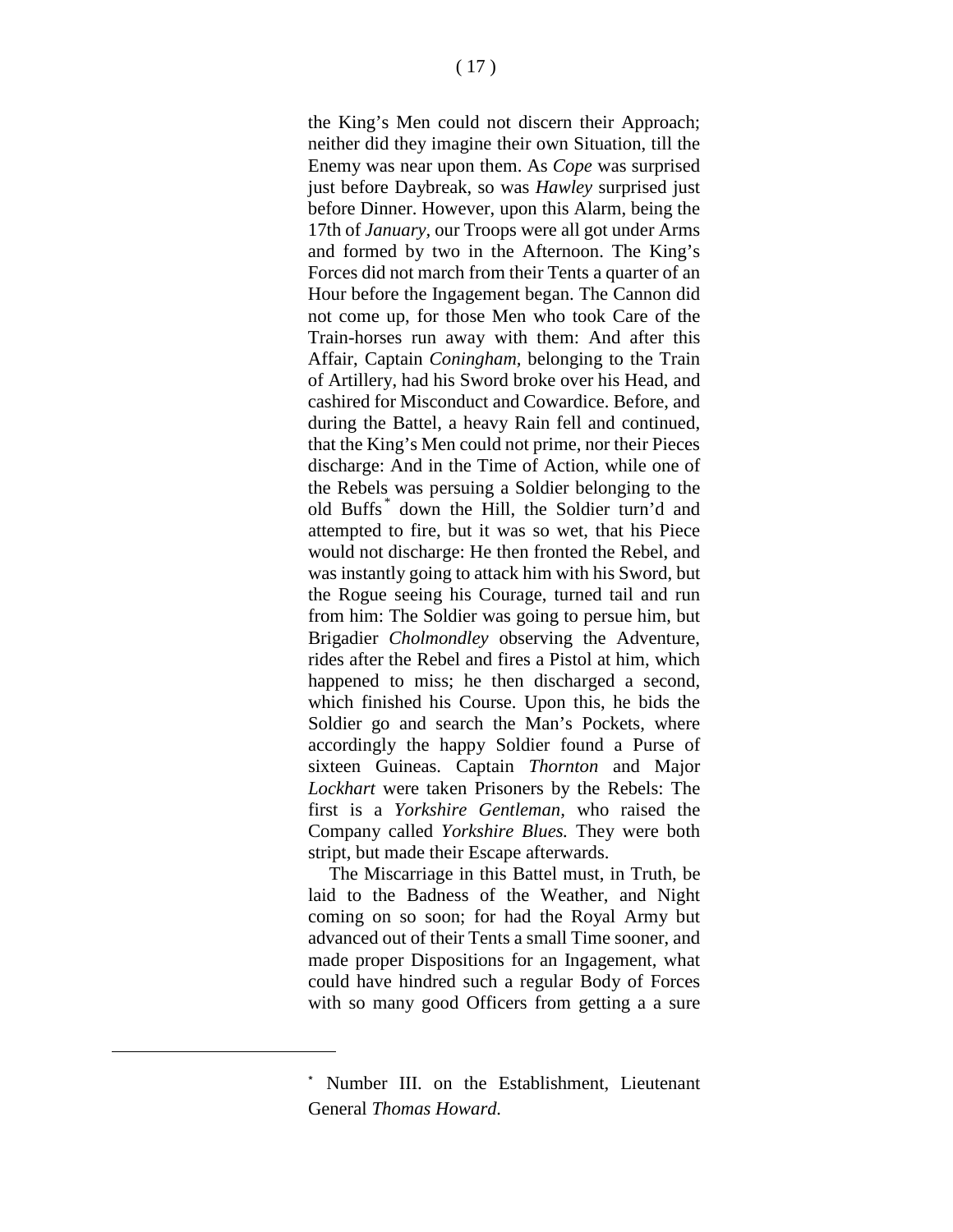Victory! but to speak the Reality, both Parties were in Hurry and Confusion; for *Barryl's* Regiment, and that which was Young *Ligonier's,* fairly repulsed the Rebels main Body, and put them to Flight: So that each Party concluded to run for it, and assoon as some on both Sides begun to start, the Royal Foot won the Race by Odds, performing it so exceding well, that they were in *Edinburgh* far beyond Expectation. Half the Infantry was not ingaged, but several Regiments stood firm, doing their Duty so well, that, if Night had not come on so fast, the few that were drove down in the Hollow, would have actually kept the Field.

After the Race was over, brave General *Huske*  would not trust any Corporal to place the Centries, but took upon himself the Charge of their Posts. We lost, killed and wounded, two or three hundred Men, and the Rebels above double that Number.

#### *The Duke of* Cumberland'*s Second Expedition.*

The Court at *London* finding it impossible to rectify these Disorders, except a *General* of greater Influence and Authority was to head the Royal Army, thought the most prudent Way, in order to quell this vile Rebellion, would be to follow the Traytors, and persue this prowling Monster into the Land where he was first ingendred. And who so proper for this Undertaking, as the *Captain General,*  His Royal Highness the Duke? In whom centre so many distinguishing Virtues; Noble Generosity and Honour; Firm Courage; Great Goodnature and Affability; Sagacity, Experience, Activity, and Temperance.

The Duke set out accordingly from St. *James's* and entred *Edinburgh* on the 30th of *January.* He found the King's Troops in perfect Order, and ready for Action. His Presence gave new Spirit and great Satisfaction, especially to the private Soldiers, whose Right and Interest His Royal Highness always has at Heart. The Rebels at *Stirling,* with their Prince *Charly,* were so terrified at the Duke's sudden Approach, that they published a Reward to Any who should diicover the Author of such a damnable Story.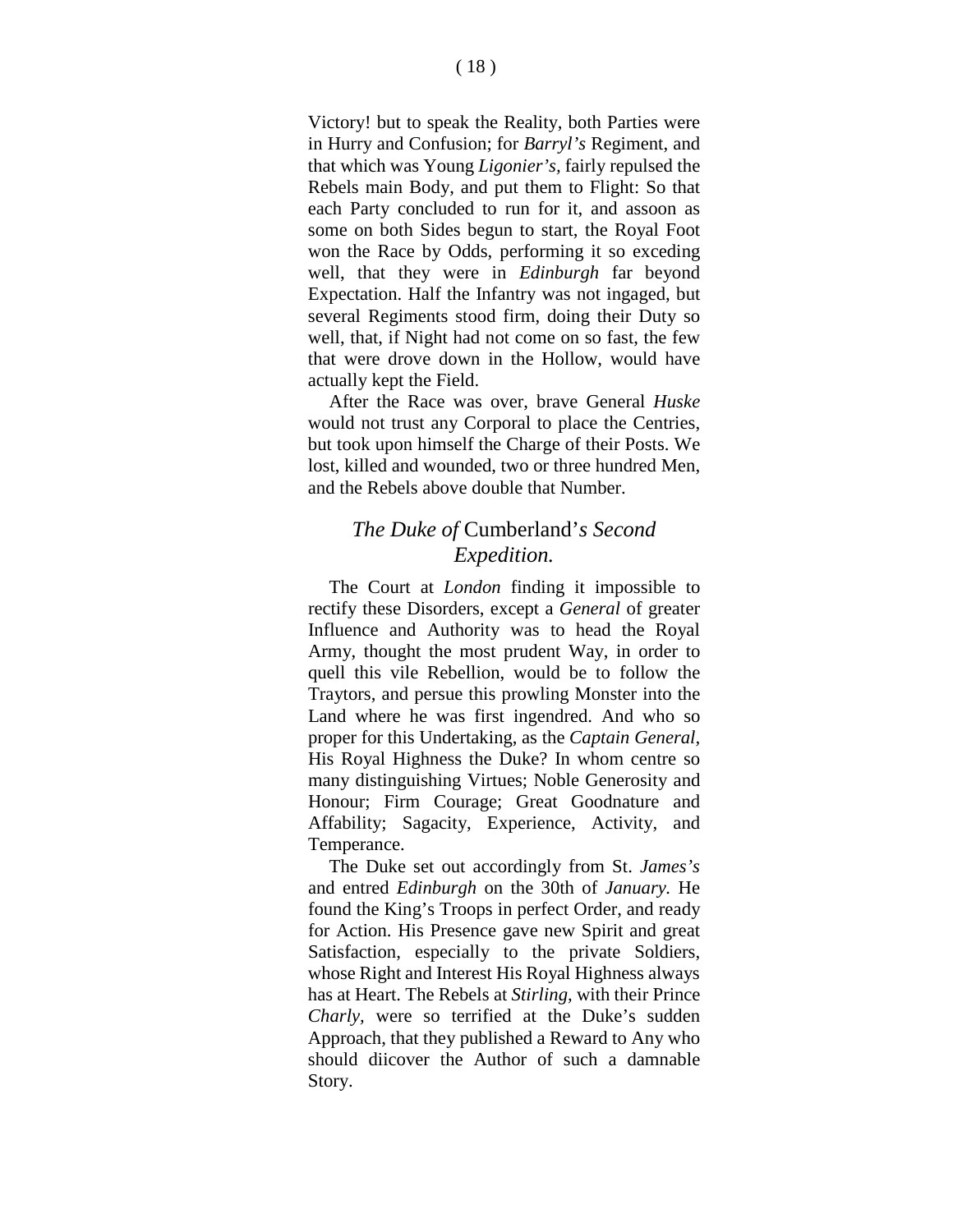His Royal Highness, after thanking the Governor for the prudent Defense of *Edinburgh Castle,* staid not to receive the mixt Compliments of a suspected People; but resolving to relieve *Stirling Castle,* He marched the very next Morning from *Edinburgh*  with the Army in two Columns, without beat of Drum; consisting of *Cobham's* and *Mark Ker's* Dragoons, Fourteen Battalions, and the *Argyll Highlanders,* in all 6,000 Men.

They quartered that Night at *Lithgow,* while Part of the Rebels were at *Falkirk,* who early the next Day retired to the *Torwood,* where it was pretended they would make a Stand. The Duke did really hope that they would now give him an Opportunity of finishing the Dispute at once; but on *Saturday Feb.*  1. as our Army moved on to *Stirling,* the advanced Parties of the Rebels retired in a Hurry, and to our great Astonishment, they soon blew up their Powder Magazine at *Stirling,* and all fled over the *Forth* in the utmost Disorder and Confusion.

General *Blackney* was highly commended by the Duke for his bravely defending a Castle of such Importance. The Rebels made a vigorous Attack that Morning; and though the Castle might hold out long enough, the Provision and Fuel were near gon.

The Arch of *Stirling* Bridge, having been broke down to obstruct the Rebels, was now ordered to be repaired; and His Royal Highness, being determined to follow his Game, passed the Bridge on the 4th of *February.* The Dragoons and *Argylemen* lay at *Crief;*  the Foot were cantoned about *Dumblane,* all intending to reach *Perth* on the 6th. The Rebels in their Flight separated themselves; part of which, including their Horse, got into *Perth* on *Sunday* the 2d. The main Body went off to *Invernesshire.* Those at *Perth,* finding the Duke would soon be at their Heels, in a Hurry nailed up fifteen pieces of Cannon, destroyed all their Ammunition, and run from the Place farther North, as if the Devil drove them; for they were so hunted, that the Duke or the Devil to them meant the same Thing. The King's Men entred *Perth* on the 6th, where they halted, in order to rest the Troops and lay in Magazines of Bread and Forage; but two Detachments, of five hundred each, were sent to secure *Dunkeld* and *Castle Menie.*  While the Army remained here, an abandoned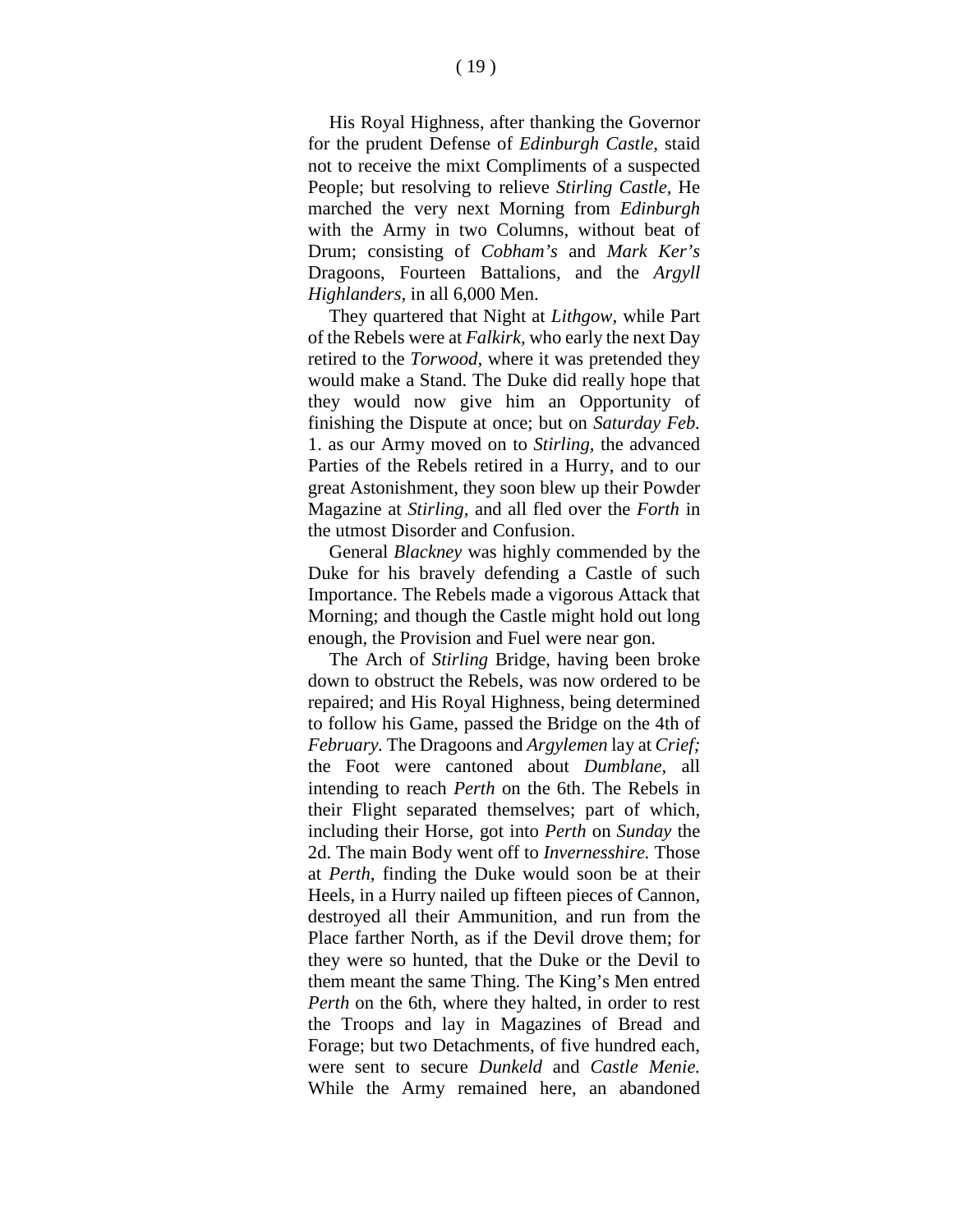Miscreant was hired to shoot the Duke, but the Villain's Intention being happily found out, he was immediately hanged, though not without confessing it. A Party also went and plundered the pretended Duchess of *Perth's* House, a most Vile Nursery for Popish Priests and Jacobites; and by Order of his Royal Highness the said Duchess was sent Prisoner to *Edinburgh Castle.* Soon after this, Mistress *Jane Cameron* was brought Captive, who had the Honour of being the young Pretender's Playfellow. She likewise was ordered to the Castle. Her Person was tall and genteel, with black Hair, a white Complexion, and thirty Years of Age. About this Time several Gentlemen were taken up and committed for treasonable Practices. On the 8th of *February,* the 6,ooo *Hessians* arrived in *Leith Road,*  commanded by His Highness the Prince of *Hesse,*  Brother-in-law to the Duke, which in a Day or two were all safe landed, and His Royal Highness went to *Edinburgh* to pay him a Visit, but would not permit any Signals of Honour to be shewn to himself. He staid but one Night, and then went to the Army, having left Orders for the *Hessians* to march immediately towards *Perth,* to maintain the Pass of *Kellycranky,* which separates the *Highlands* from the *Lowlands,* where Viscount *Dundee* was killed in 1689; and so to intercept the Passage of the Rebels, and prevent their returning Southward into *England,*  if the Duke's Army should follow them from *Aberdeen.* Wherefore by this Scheme the Rebels had no other Dependance but to venture a Battle, or disperse to their Mountains,

On the 20th of *February,* His Royal Highness put the Troops in motion by four Divisions; each of them being to halt two Days at *Montross* in their Way to *Aberdeen,* where they arrived on the first of *March.*  The first Day after the Duke came here, he sent Lord *Ancrum* with one hundred Dragoons, and three hundred Foot under Major *Morris,* to *Corgarf Castle,* forty Mile Northwest at the Head of the River *Don,* to seize some *Spanish* Arms and Powder; which Place the Rebels all deserted at our Mens Approach. The Earls of *Finlater* and *Aberdeen* came and exprest their Zeal, and offered their utmost Assistance. Major General *Bland,* and Brigadier *Mordaunt* were detached to *Strathbogy,* about thirty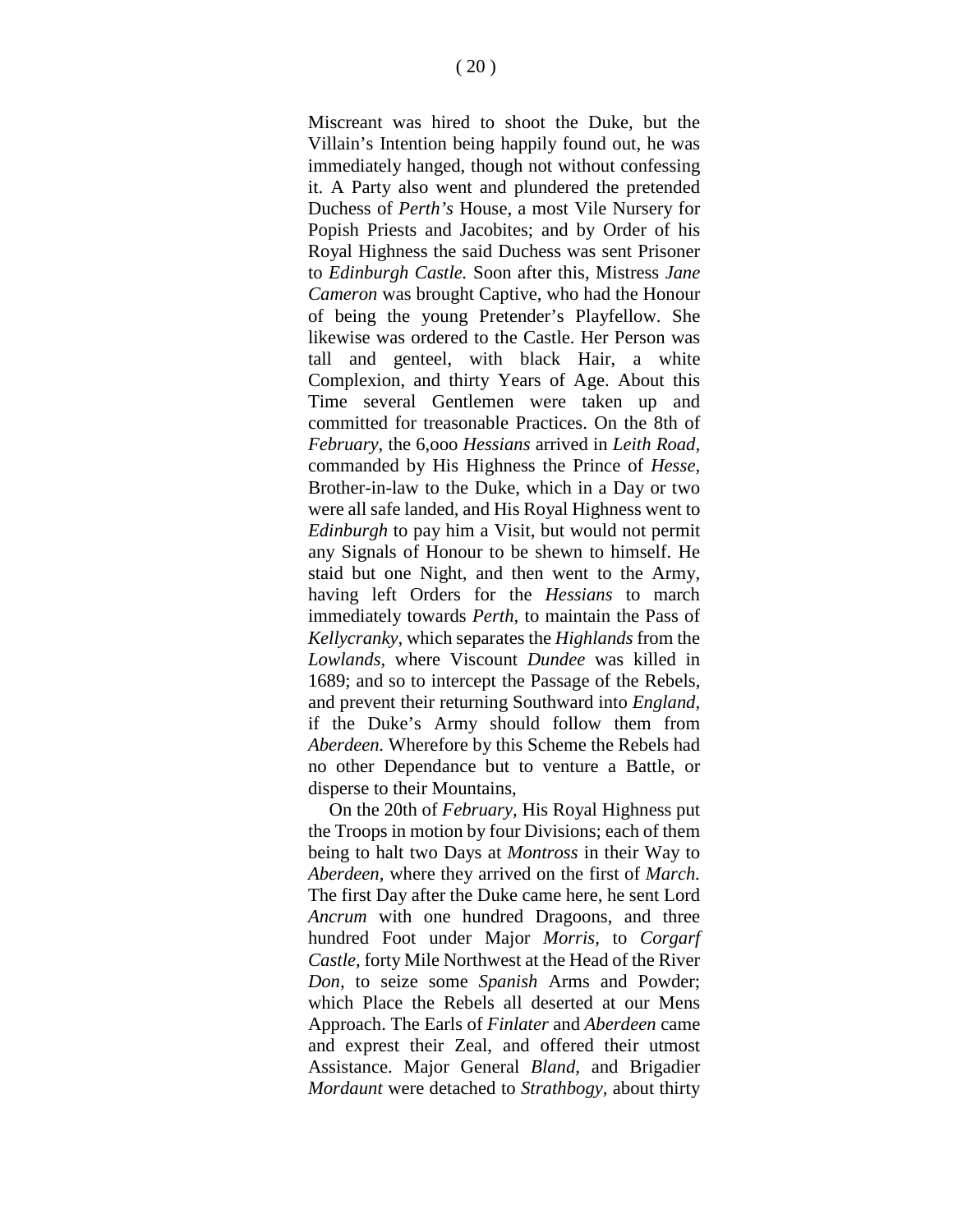Mile Northwest, which Town the Enemy also abandoned in great Hurry. *Blair,* belonging to the Duke of *Athol,* towards the North of *Perthshire,* was secured by five hundred Men under Lieutenant Colonel *Agnew;* but there were several Skirmishes before it was done. For the Rebels laid Siege to *Blair,* and indeavoured to force the Castle: However, at the Approach of some Dragoons under the Earl of *Crawford,* followed by the Prince of *Hesse* with the Hussars and a thousand Foot, they all fled from the Place, and retired to *Ruthven.* Sir *Andrew Agnew* was much commended for his good Defense, the Garrison having been reduced to great Extremities. All the Infantry of the Royal Army, while at *Aberdeen,* lay at the old and new Town; but when they stay'd one Night at *Forfar,* three *Irish French*  Officers were carefully concealed in the Town, and after the Duke was gon, they were even permitted to beat up for Voluntiers. Our Regiment, being that of Brigadier *Bligh,* received Orders to leave *Edinburgh,*  take Shipping at *Leith,* and to sail for *Aberdeen;* but was Wind bound in very bad Weather, and could not make to *Aberdeen* before three Weeks, being the 25th of *March,* 1746.

On the 8th of *April,* the whole Army under the Command of His Royal Highness, marched out of *Aberdeen:* But on the Day before we moved, two Soldiers were hanged for breaking into and robbing a Gentleman's House; there was a third concerned, but he obtained the Duke's Pardon at the Gallows. A Spy was likewise hanged at the Bridge of the *Don,* and there ordered to hang for several Days. From *Aberdeen* we marched through *Old Meldrum* to *Bamf,* the County Town of *Bamfshire,* thirty five *British* Mile: It stands near the Mouth of the River *Dovern*; on the Northcoast of *Scotland.* At a little Town halfway the People welcomed the Duke by making a great Bonfire, and ringing of a Bell, the only one they had. His Royal Highness ordered all the Army to be drawn up in a great Field on this Side *Bamf,* and ordered a Gill of Brandy to every Man, to revive him after his long Day's March; so that it was Seven o'Clock when we entered the Town, having been obliged to wade the River, which was very deep. Here the Duke was joined by those other Regiments that were sent about *Strathbogy,* which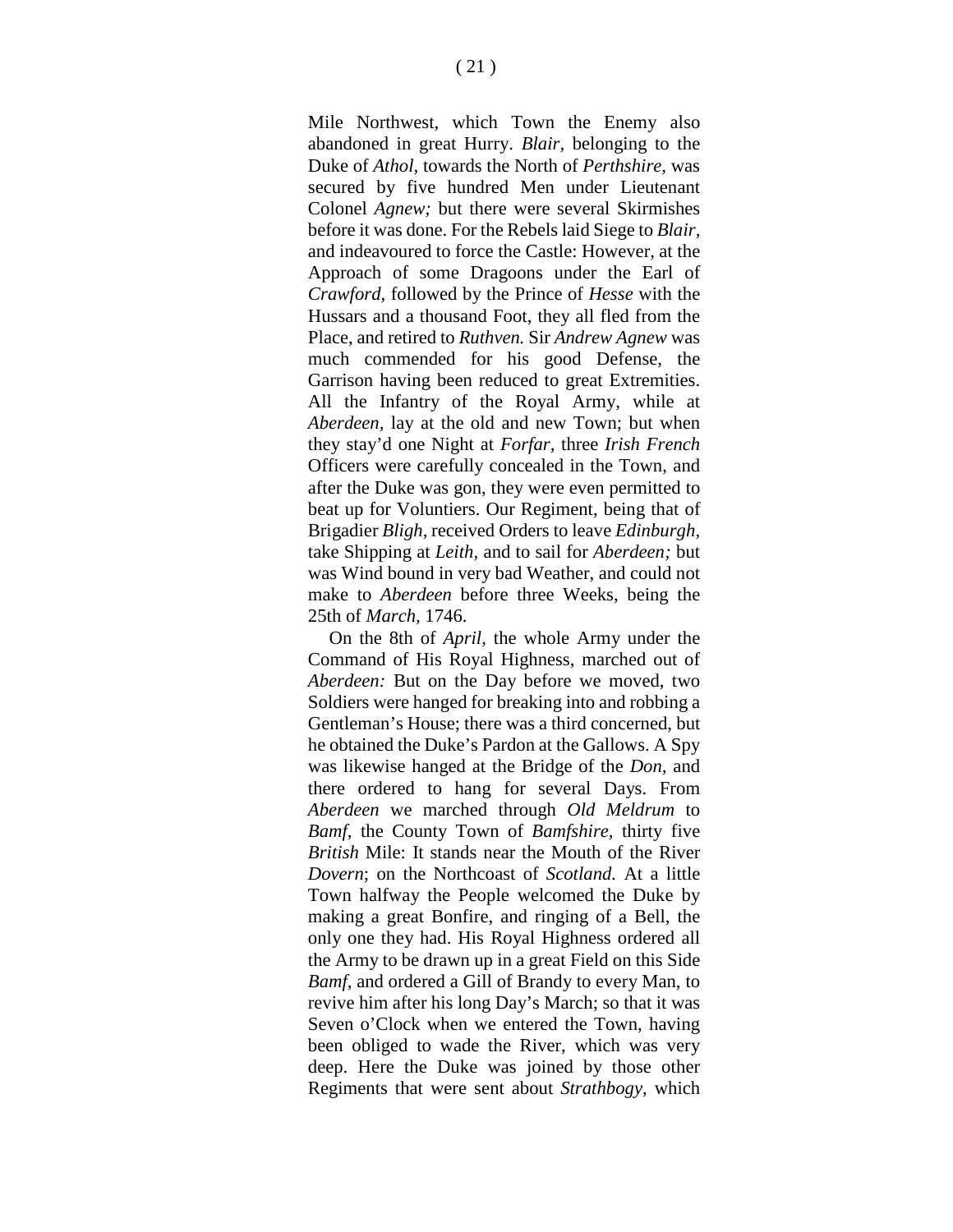then in all consisted of *Kingston's* Horse, two Regiments of Dragoons, and Fifteen Regiments of Foot, though not complete; and the next Morning the whole Army was in Readiness to march, but an Express coming from the Earl of *Finlater* to His Royal Highness prevented our Moving. The Import of it was, that a party of Rebels, by Order of the Pretender, surrounded his House, which they plundered, and took a large Quantity of Oatmeal and other Moveables, with a considerable Sum of Money, threatning to burn down the whole Seat, except my Lord immediately paid what Levy they demanded.

After a Day's Halt the whole Army began their March from *Bamf,* dividing into four Columns in Line of Battle, and so marched about nine Mile to *Cullen,* a Parliament Burrow on the Seacoast, by the Earl of *Finlater's* Estate, and here we camped near a pleasant River. The Duke lay at the Earl's House, during which, a Party of 2,000 Rebels being about the River *Spay,* ten Mile farther on, He caused a strict Order throughout the Camp, making it Death for any Soldier to be found out of the Limits of the Camp that Night. The Earl of *Finlater* gave two hundred Guineas among the Army; and the next Day my Lord and his Lady set out along with the Duke, hoping to meet with some Revenge on these detestable Enemies to a free and happy People.

Now the fierce River *Spay* was to be crossed by the Army; and it was generally believed that the Rebels would certainly indeavour to intercept our passing; which if they had, we should without Dispute have suffered some Loss, though our Artillery in the End, must effectually have made our Passage good: But theyconsidered better of it, and so fled before us to *Elgin,* the Countytown of *Efginshire,* eight Mile beyond the *Spay,* intending to join their main Body and stand a Battel. In our crossing the River, a Dragoon and his Wife and one foot Soldier were drowned. The Duke, being on the other Side the River, his bold and chearful Presence mollified our Hardships, and the whole Army in general took the Water very couragiously. The poor Women, who among the Soldiers are called the heavy Train, were also obliged to wade with their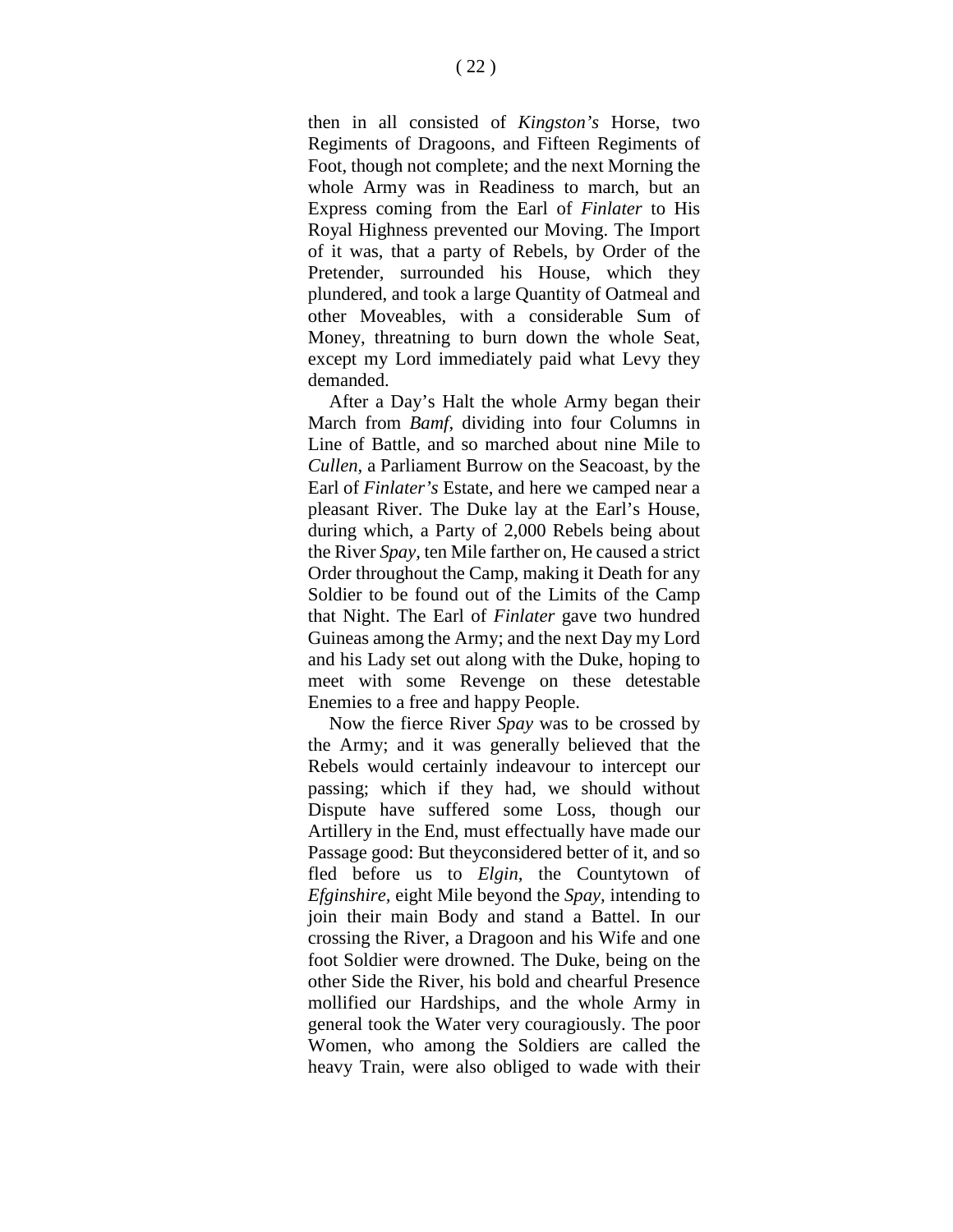$(23)$ 

Cloath s packt upon their Heads, the Rebels having destroyed all the Ferryboats.

After the whole Army had crossed, being the 12th of *April,* we pitched our Tents; and about Five o'Clock the next Morning proceded on our March to *Elgin* and so to *Forress,* the Rebels still retiring; for there was a large Party sent from *Inverness* to distress all His Majesly's Friends, to plunder the Country, and to bring in Provision to the main Body at *Inverness.* From the *Spey* to *Forress* is 15 Mile; near which Place we had another River to cross, like the *Spey* for Deepness, though not so rapid.

From hence we marched to *Nairn* on the 14th, where we incamped and halted upon the 15th of *April,* it being the Birthday of his Royal Highness *William,* Duke of *Cumberland,* our glorious Leader. Whereupon every Man had a sufficient Quantity of Biscuit, Cheese and Brandy allowed him at the sole Expense of the Duke. *Nairn* is a Parliament Burrow at the Mouth of *Nairn* River which runs into *Murray Frith:* It stands between *Forress* and *Inverness,* nine Mile from the former, seven from the latter, and four hundred from *London.* The Shipping that came from *Aberdeen,* which was loaded with Provision for the Use of the Army, kept along the Coast with us, and was in perfect Sight of the Battel. That Day we halted at *Nairn,* a Lad of seventeen Years of Age was hanged in the Camp for being a Rebel Spy; but a *Scots Kirk* Minister, by good Fortune, hearing the Affair, acquainted His Royal Highness, that he had not lately been with the Rebels, and was naturally but a poor simple Youth whom they deluded away: Whereupon the Duke, according to his usual Goodness, sent immediately to have his Life spared. The young Fellow hung about ten Minutes when the Reprieve came, but the Excutioner in cutting him down, carelesly let him fall to the Ground, the Gallows being very high; but as he was young and strong, he was let Blood and came to Life, though much disordered in his Senses when the Army went away.

While the Duke was at *Nairn,* about forty *Scots*  Clergymen came to address His Royal Highness, and protest their sincere Loyalty and inviolable Attachment to His Majesty King *George's* Crown and Dignity, as well as the Success and Preservation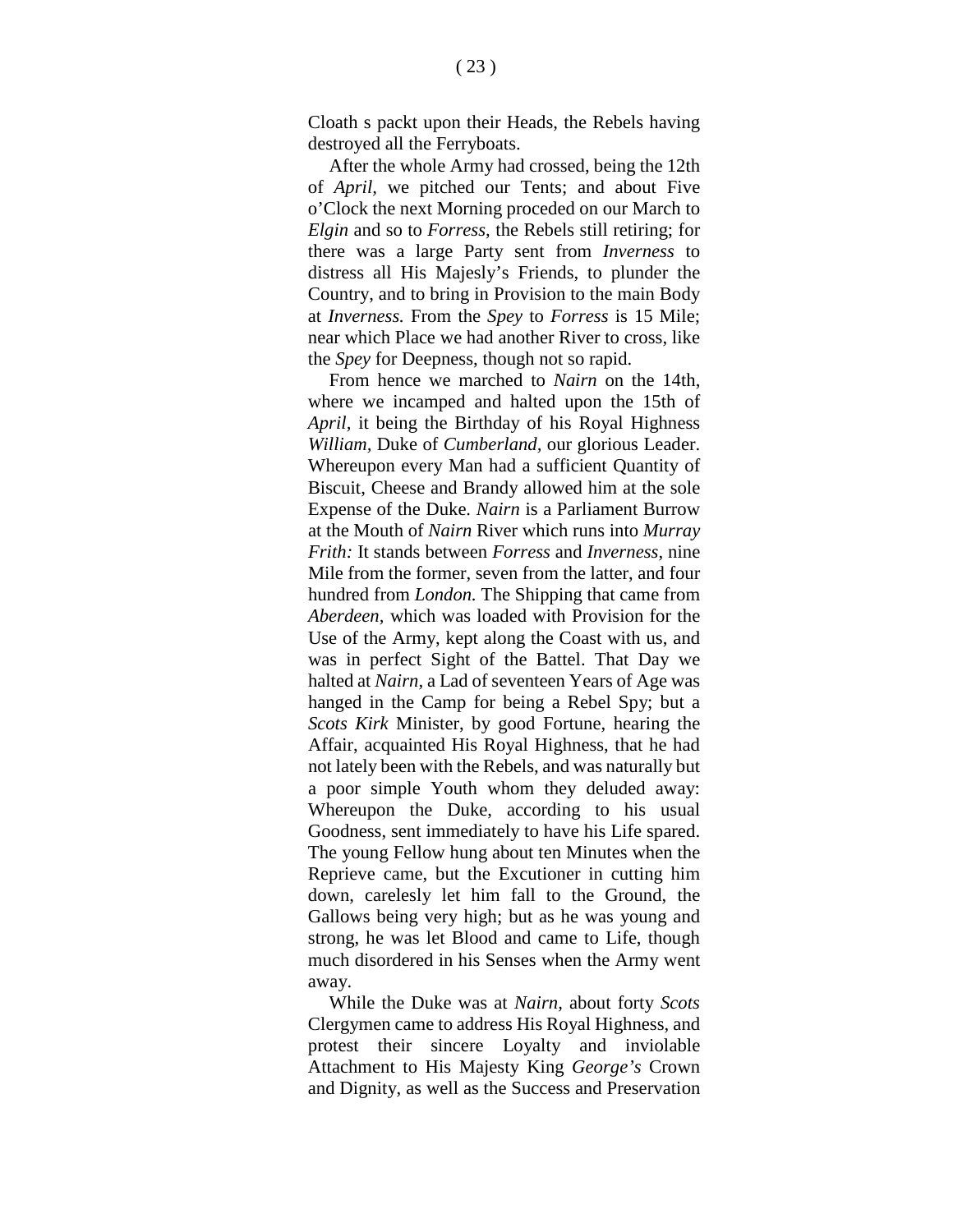of His Royal Highness. News came like-wise to the Duke, that the Rebel Army was about nine Mile from our Camp, and that they designed to stand and give us Battel.

#### *The Battel of* CULLODEN.

On the 16<sup>th</sup> Day of *April* 1746, about Five in the Morning we struck our Tents, and the Commanders of every Regiment received their full Instructions in writing in what manner to act, and how the Men were to be formed: And before the Army proceded on their March, general Orders of the Day were read to every Company in the Line; That if any Person, taking Care of the Trainhorses, or any other Horses loaded with Tents or General's Baggage, should abscond or run from them, He or They should be punished with immediate Death: And if any Officer or Soldier did not behave according to his Duty, in his Rank and Station during the Time of Ingagement, should be liable to the same Punishment at the Discretion of a general Court Martial, according to the Nature of their Default and Misbehaviour. It was quite neceslary and prudent to have a regular and strict Order preserved, that a finishing Period might be put to the scandalous Progress of these rebellious Vermin.

Accordingly we moved on, being allowed no Liquor, and no Provision but a piece of Amunition Bread. We marched about four Mile and then met five Deserters belonging to *John Drummond,* who being examined by the Duke, gave account that the Rebels were waiting for us two Liegues off; and that their Intention was to surprize us at Night in our Camp at *Nairn,* when a Party of them came so near our advanced Guards that they could hear us cry, All is well: That they lost two Pieces of their Cannon in the *Morass*; and then by the Advice of *John Drummond,* it was judged not safe to procede.

We marched on a Mile or two more before we could discern these terrible boasting *Highlanders,*  and upon<sup>[\\*](#page-23-0)</sup> the first Sight of them we formed in Line

<span id="page-23-0"></span><sup>\*</sup> Some of the *Argyllshire Campbell's* and 40 of *Kingston's* Horse went in the Van, and first discovered the Rebels.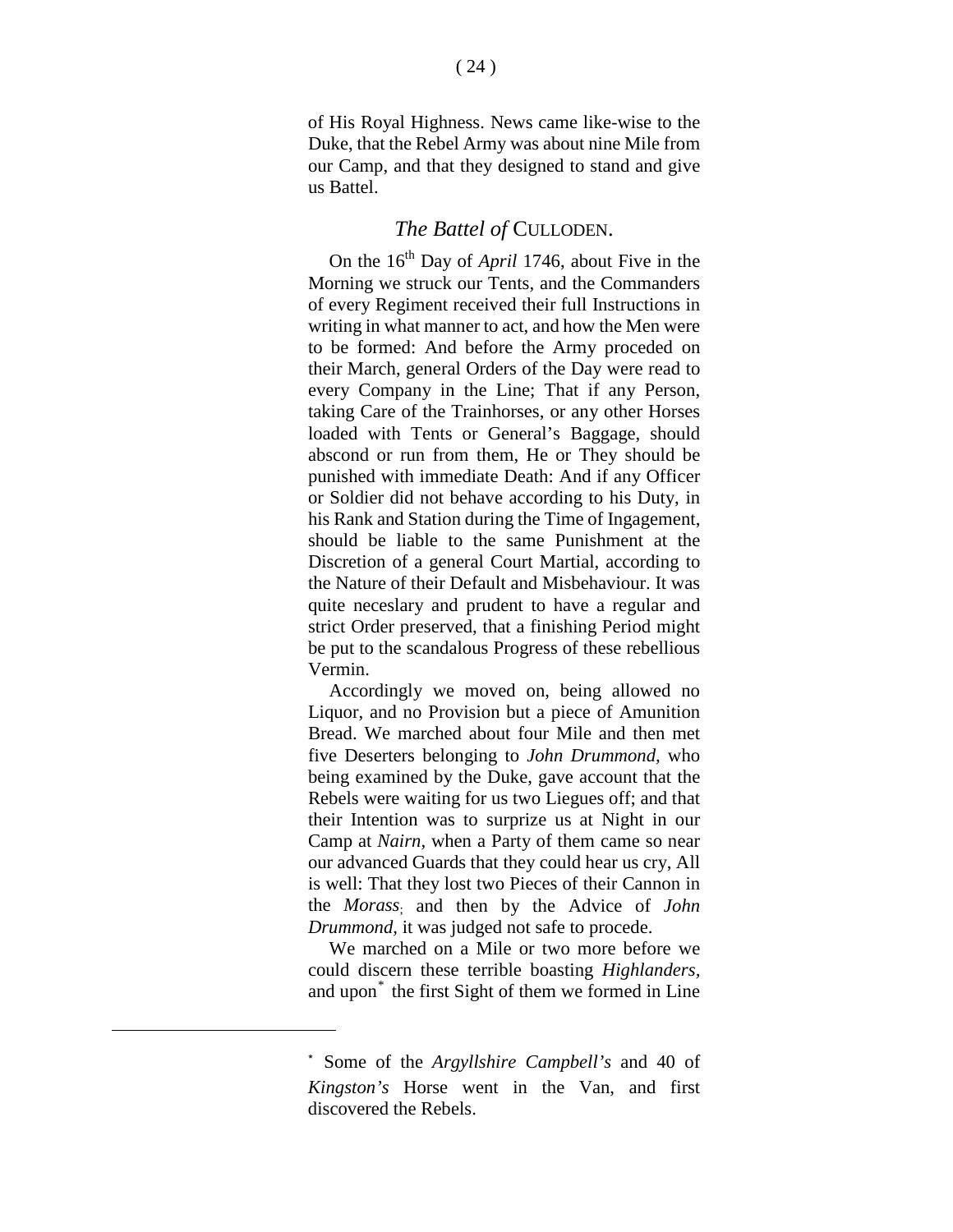of Action according to the Instructions received in the Morning, which was done with great Beauty of Discipline and Order. We moved a little farther, and then could plainly see them upon a Hill; wherefore we broke into Platoons and marched half a Mile with fixt Bayonets, when we were ordered to form in Line of Action, and secure our Firelocks from the Rain. We then marched up to our Knees in Water over a Bog, that brought us to the perfect Sight of them.

We kept advancing with Drums beating and Colours flying, till we came within Gunshot: Upon which their Cannon began to play briskly on our Left Wing, but did not the Execution as was first expected, considering their Choice of Ground, and the advantageous Form they had placed themselves in.

We then halted a little; for the boggy Ground hindered the immediate bringing up of our Cannon. We had six Regiments or Battalions in the front Line, five in the second Line, and four in the Rear. The Cavalry was posted on the right and left Wing of the Foot, with a Party of the wellaffected *Campbells;* and our Artillery placed in a very skilful Manner, charged with Grapeshot, in order to make more Dispatch, and completer Execution.

#### *The Speech of His Royal Highness just before the Battel.*

#### *My Gentlemen and Fellow Soldiers;*

"HOUGH I have but a short Time to address<br>myself in this Manner, yet I think proper to myself in this Manner, yet I think proper to acquaint ye, that you are instantly to ingage in Defense of your King and Country; your Liberties, Properties, and Religion: And by the Juitice of our Cause, I make no Doubt of leading you on to a sure Victory. Stand but firm, and your Enemies will soon fly before ye. But if any among you through Fear are diffident of their Courage and Behaviour, which I have not the least Reason to suspect, or if any others through Confidence or Inclination cannot be zealous or alert in performing their Duty, it is my Desire, that all such would immediately leave us; and I declare they shall have my free Pardon: For I would much rather be at the Head of One thousand brave resolute Men, than Ten thousand, among which there are some who by Cowardice or Misbehaviour may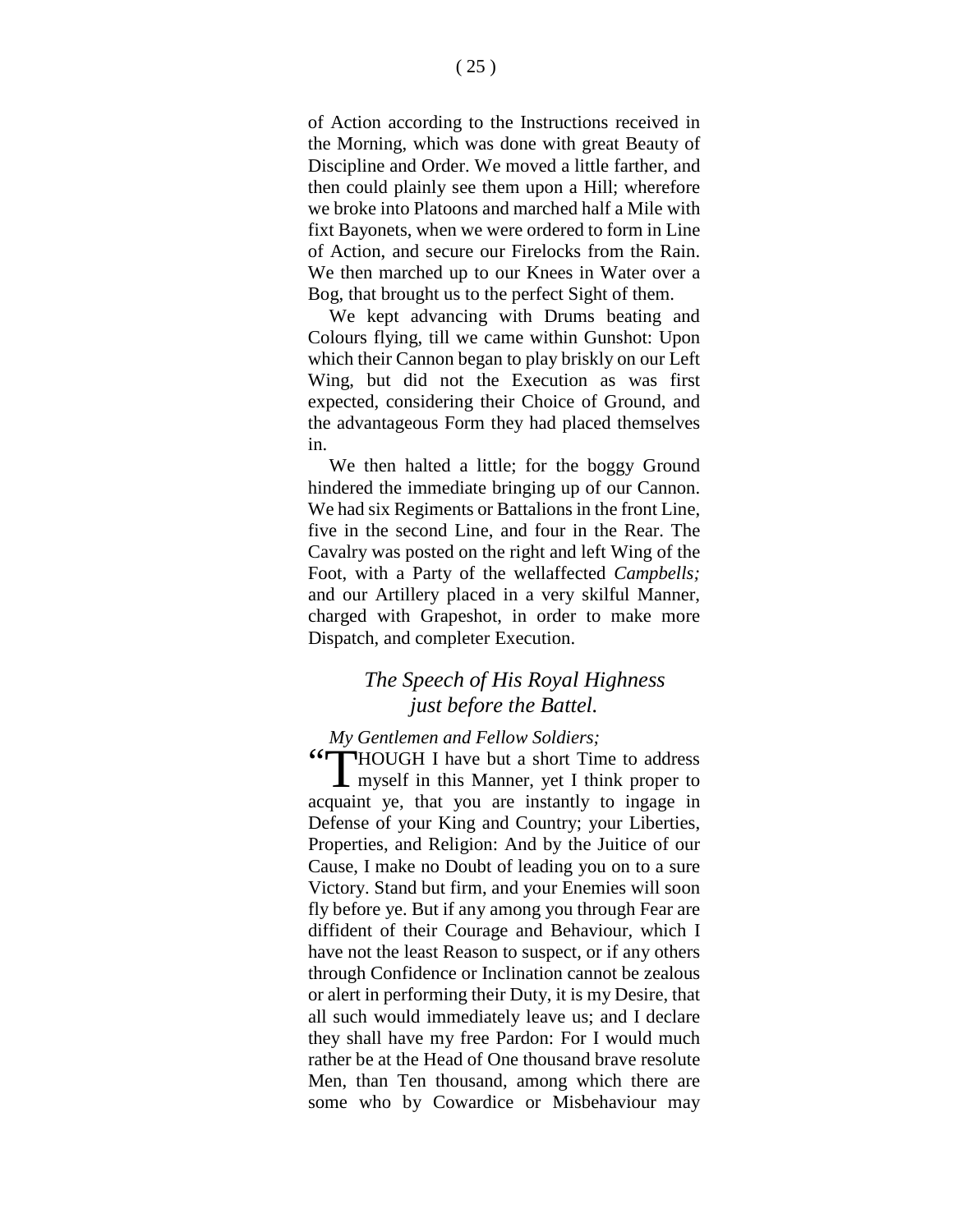Dishonour to an Army under my Command. This was followed by a full Acclamation of all the Soldiers, testifying their intire Satisfaction and Loyalty: And the Duke was pleased to say, That he perceived a true Spirit in the Men, and a Chearfulness on the Face of the whole Army.

Major General *Huske,* who commanded the second Line, gave us this Charge, That if we had Time to Load, so to do; and if not, to make no Delay, but to drive our Bayonets into their Bodies and make sure Work. The Rebels had planted a Battery at the Side of a Stone Wall, but they soon deserted it; for our Cannon begun to play so very briskly upon them, and their Lines were formed so thick and deep, that the Grapeshot made open Lanes quite through them, the Men dropping down by Wholesale.

The Rebel Commanders observing the great Execution performed with our Cannon, thought to revenge it by making a desperate Attack at once; and immediately like Wildcats their Men came down in Swarms upon our Left Wing, thinking to break and then to Flank us. Their Fury happened first upon *Barryl's* Regiment, where they begun to cut and hack in their own natural Way without Ceremony; For the King's Men did not fire till near close upon them; it being by positive Order to reserve their Fire; and when just near us and a sure Mark, the King's Men discharged a complete running Fire, that dropt them down as fast as they came on.

During this, their Commanders kept continually riding through their Lines, forcing the *Highlanders*  down upon us; and when *Barryl's* and *Wolfe's* were disordered by this Multitude, an Opening being made for a Party of them who forced through our front Line, they were now between two Lines, and our Front completing again, they were severely handled both Ways; for those who escaped the Fire of *Bligh's* and *Sempill's* Regiments, met a worse Definition from the Bayonets of our first Line, there being scarce one Soldier in *Barryl's* Regiment who did not each kill several Men; and they of *Monro's*  which ingaged did the same, beside what the Officers killed with their Spontoons!

The *French* Brigades were drawn from the Right of the Rebel Army, and advancing down upon the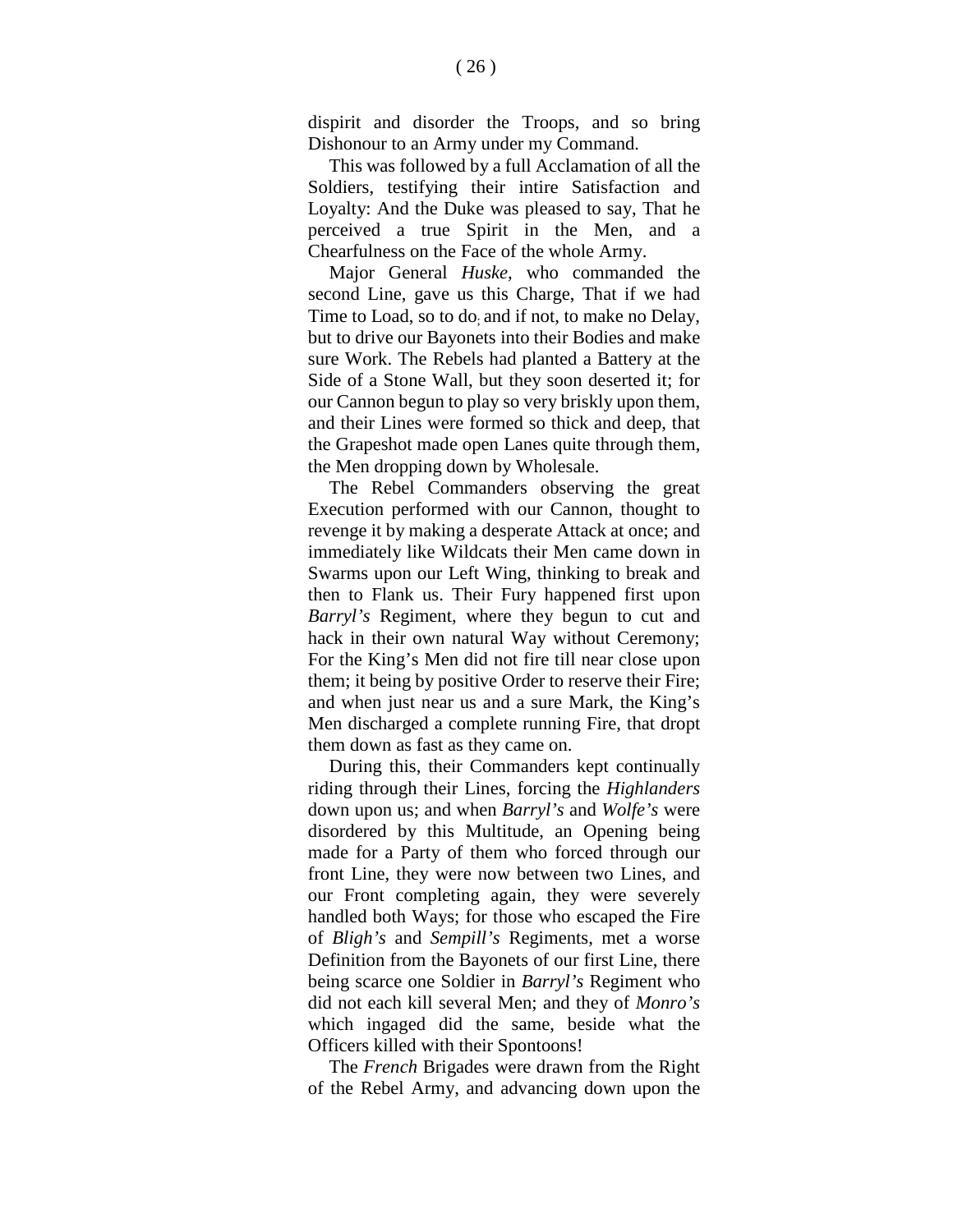Right of ours, but the *Duke* judging some Treachery was intended by that odd Motion, immediately ordered *Pulteney's* Regiment from the Reserve, to take Place of the *Royal* and attack the *Monsieurs,*  who in their advancing down presented and shouldered twice, but did not Fire: They suddenly faced to the Right about without once firing, and marched again to the Rear.

Lieutenant General *Hawley* commanded the Horse, but did not ingage only in the Persuit. He had with him a Party of the *Argyll Highlandersy* who assisted in breaking down the Parkwall by *Culloden House* on our Left, where there lay a considerable Body of Rebels; so that our Horse coming on their Backs, made a terrible Havock. The Cavalry in general, which charged from the Right and Left, made their Way and met in the Centre, except some who persued in the Slaughter.

Major General *Bland* and Colonel Lord *Ancrum*  also persued the Runaways, and did great Execution: So that the Rebel Commanders seeing a miserable Destruction and no Remedy, made off in time, as many as could. Their *Highland* Prince was in the Rear pretty safe, three Mile from the Battel. *James Drummond* the pretended Duke of *Perth,* and his Brother *John,* were in the Heat of the Action, but away they fled over the Hills, and all the Clans dispersed different ways: The former died of his Wounds. As for *Donald Cameron* the Laird of *Lochyell,* tis generally supposed he was killed, being too favorable a Death for him, who had the most active and revengeful Spirit among all the Rebel Clans. Many of their Chiefs and Commanders were either slain or taken Prisoners; and those Men who fell in the Ingagement were their greatest Dependance, being generally of a larger Size, very stout and well made.

In the Time of Action a monstrous hardned Wretch, pretending to be a Deserter, came running among our Lines and begged for Quarters, which being a common Thing was granted; But soon after, observing my Lord *Bury* ride by, he took up a Firelock that lay on the Ground and discharged at him, though without Effect This raising a strange Bustle and Consternation, one of our Soldiers, *Newman* by Name, went up instantly and shot him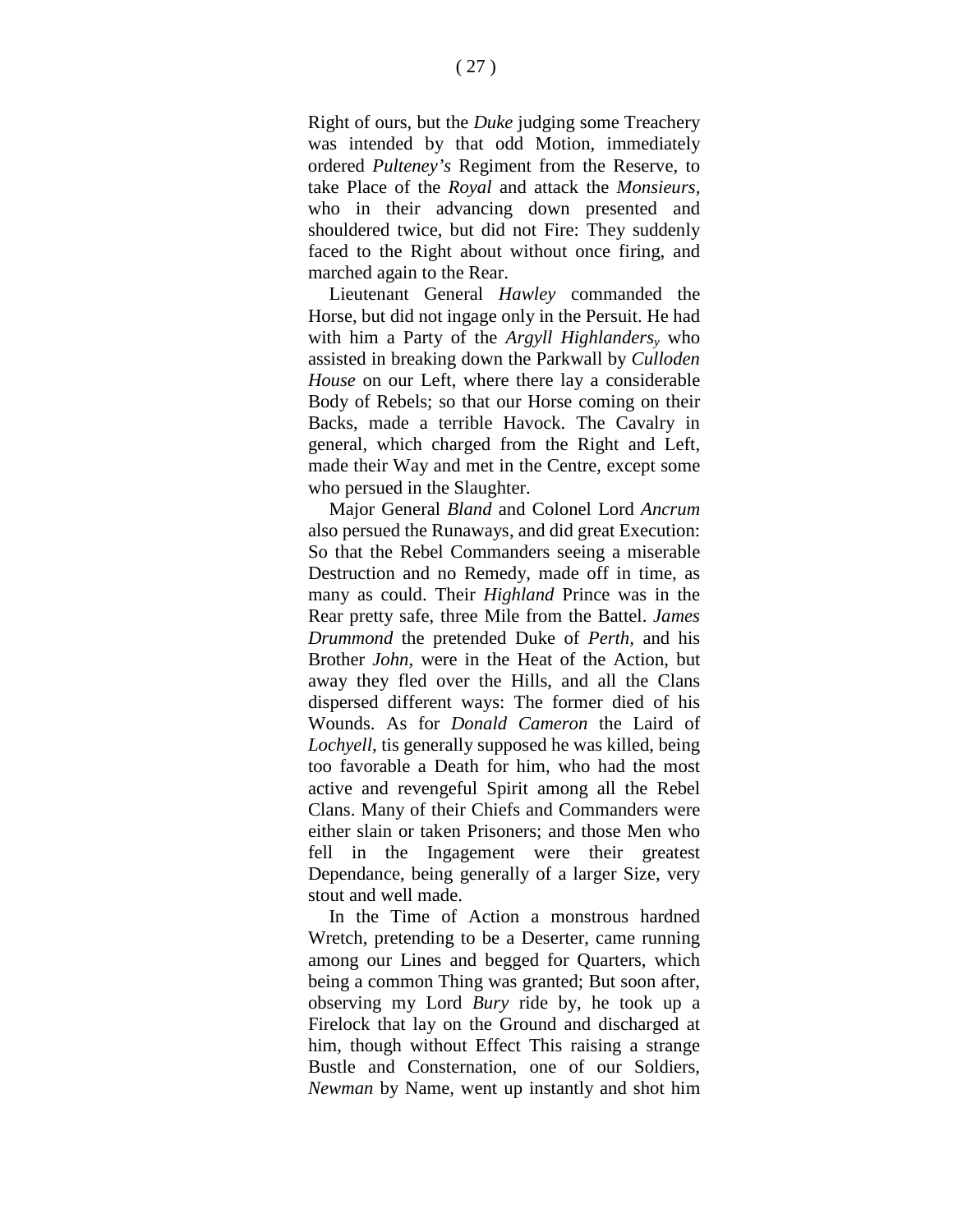dead. Lord *Bury* being an Aid de Camp to his Royal Hignness, the Villain certainly took him for the Duke, his Regimentals and Fashion of his Wig being the very same.

During the Ingagement, the Duke was often riding through the Lines, and sometimes among the Dragoons on the Right, observing with his Spyglass the Motion of the Rebels. One while he imagined they were going to rally; but it was only consulting where to retreat.

The Battel begun at Twelve a Clock, and the Runaway at One. The Duke of *Kingston's* Light Horse persued vigorously, and killed great Numbers of them without Distinction; for being new raised Men, they were more willing to exert themselves. The Road leading to *Innerness* was covered with dead Bodies: And many of the Inhabitants not doubting of Success, who came out of Curiosity to see the Action, or perhaps to get Plunder, never went home again to tell the Story; for they being mixt with their own People, we could not know one from the other.

This Rebel Host had been deeply in Debt to the Publick for all their Rapin, Murder and Cruelty; and since the Time was now come to pay off the Score, our People were all glad to clear the Reckoning, and heartily determined to give them a Receit in full.

### *The Young Pretender's Speech before the Battel at* Culloden.

[Copied from the Serjeant's Pocketbook, who was executed, *Page* 30.]

*Gentlemen,*

S I have a sincere Regard for your Persons and Welfare, I think proper to acquaint you, **A** that an Army under the Command of him S I have a sincere Regard for your Persons<br>and Welfare, I think proper to acquaint you,<br>that an Army under the Command of him<br>who is called the Duke of *Cumberland*, all Rebels to our House, is now within nine Mile advancing to give us Battel. I have fully experienced, your Conduct, Loyalty and Valour, both at *Prestonpans*  and at *Falkirk*; but then we are to consider, that the aforesaid Duke was not there: And I must without Flattery assure ye, that it is my Opinion the Affair will be desperate and bloudy, especially as I am persuaded that you all abhor to be taken Prisoners by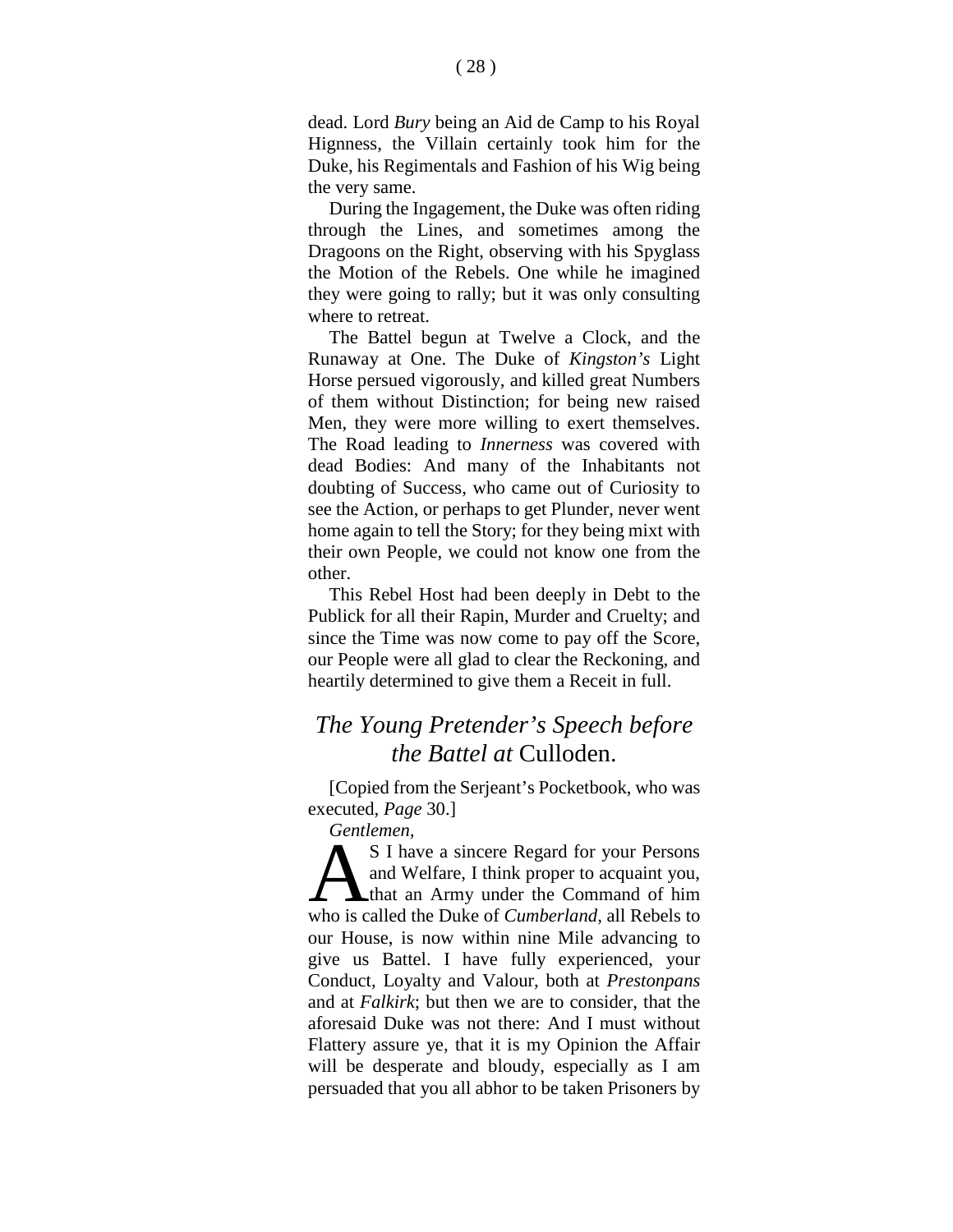them. Our Friends are sending a large Supply from *France* of Money and Men, which now wait only a fair Opportunity to land; therefore if you had rather stay for that Reinforcement, I am far from urging what may seem hasty or imprudent: Put as your own Judgement is to prevail, I intirely depend on your great Affection, Abilities and Courage.

Whereupon they all threw up their Bonnets in the Air with great Clamour, saying God bless the King and Prince *Charles;* and immediately were ordered a double Portion of Oatmeal and Whisky [\\*](#page-28-0) for Incouragement.

After the Battel was over, and our Enemies destroyed or put to Flight, the Royal Army entered *Innerness,* the chief Rendevous of the Rebels, and seized all their Stores. There we found five Pieces of Brass Cannon that came from *France*; and strict Search was made in every House for all Sorts of Arms or any warlike Stores. The King's Forces camped on a great Moor just by the Town; and his Royal Highness the Duke, having immediately set at liberty all the Soldiers taken Prisoners by the Rebels, he ordered every Man a Guinea. These poor Creatures had indured great Hardship with pinching Cold, Hunger, and sometimes Nakedness. But those infamous Wretches who deserted from us and listed with the Rebels, were confined in the Town Jail, in Order for Trial. *William* Earl of *Kilmarnock,* and *Arthur* Lord *Balmerino,* were taken in the Field, and brought to *Innerness. George* Earl of *Cromerty,* with a hundred and lixty two Men was taken in *Sutherland,* being ingaged with a Party of Lord *Lowdon's* Men: They were all brought Prisoners to *Inverness* two Days after the Fight at *Culloden.* The Rebels were all very alert for some Days before the Battel, and drinking Whisky as if they were sure of Conquest; for indeed they greatly outnumber'd us in Men: And particular Preparations were making at *Innerness* to welcome their Friends after they had destroyed the King's Forces.

<span id="page-28-0"></span><sup>\*</sup> Whisky is a hot Malt Spirit. What they call *Arran* Whisky is real forein Brandy run into the *Isle of Man.*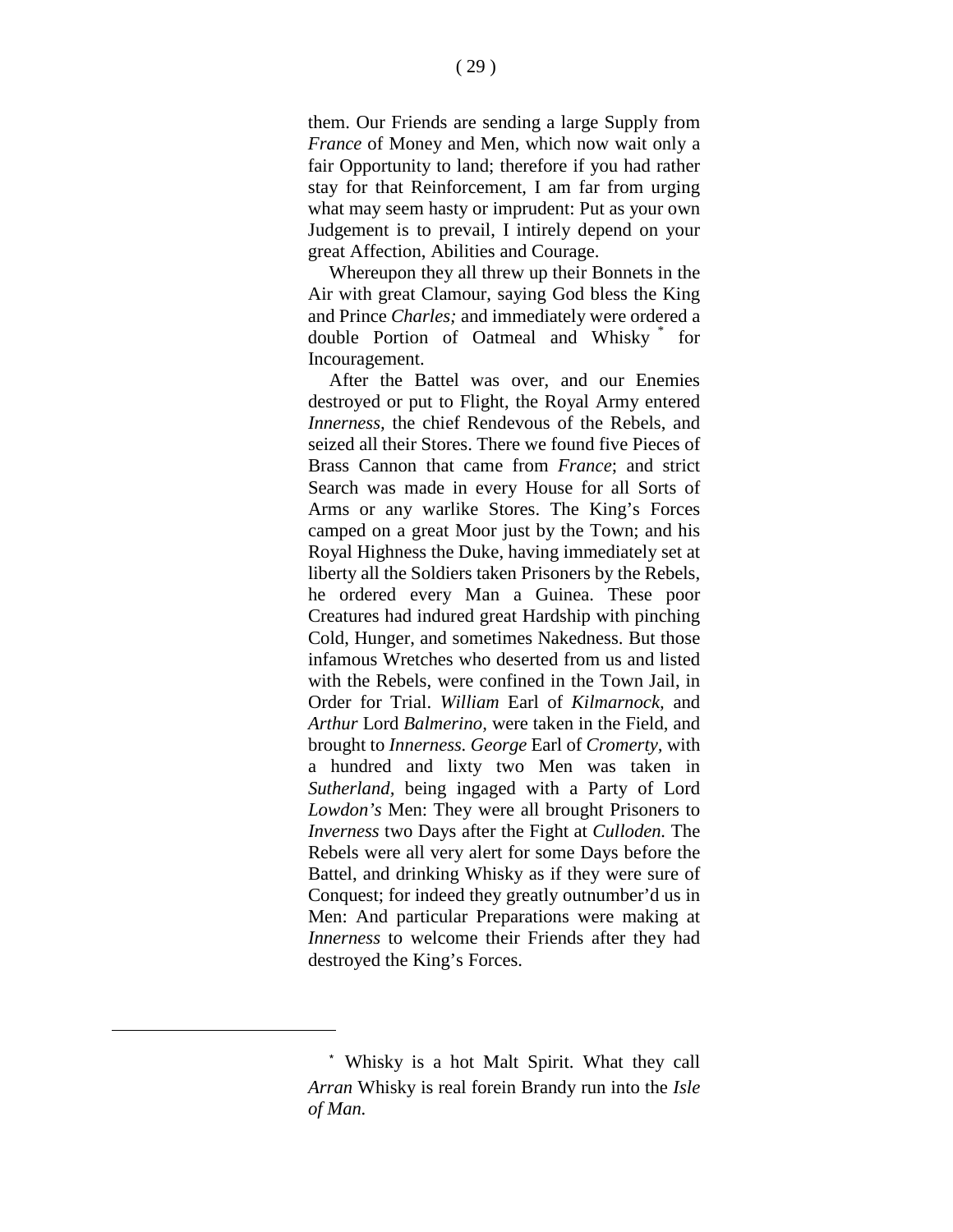The Duke was pleased to take his Lodgings where young *Charly* had just before kept his Court; and gave Orders for the necessary Guards to be mounted about the Town. Then he ordered a Court Martial to be held for those base ungrateful Fellows who deserted at various Times, joined our Enemies, and took Arms against so excellent a Master as his Majesty King *George:* Whereupon thirty six were condemned to be hanged in the Camp at *Innerness.*  Three of them were commissioned Officers among the Rebels, and had been Serjeants in the King's Regiments of Foot. One that belonged to *Sowle's [\\*](#page-29-0)* Regiment went to the Place of Execution in Goldlace Cloaths; and the Duke's Order was, that he should hang in, his fine Regimentals, with a Guard of *Kingston's* Horse to mount fortyeight hours by the Gallows, and then he was cut down and buried under it. There was also a Highlander, belonging to Lord *Lowdon's* Regiment, shot under the Gallows for shooting one of his Officers; and another received a thousand Lashes, for being by when the Murder was acted and not indeavoring to prevent it.

The Serjeant's Name was *Dunbar,* a Man of good Education, born at *Edinburgh*; who deserted there to be an Adjutant and Lieutenant with the Rebels. The Cloaths he wore belonged to Major *Lockart,* stript from him after the Battel at *Falkirk.* He was early one of *Whitfield's* Disciples; and when he walked to the Gallows, being a Mile from *Innerness,* he was attended by near a Dozen *Methodists* of his own former Regiment, with Books in their Hands all the Way singing Hymns. He refused to have a Kirk Minister with him, but seemingly behaved with Decency and Courage; and though he talked much of Jesus Christ, yet he died without acknowledging his Treason and the Justice of his Punishment.

The Rebel Lords were confined separately with a Captain's Guard over them. The Earl of *Kilmarnock*  gave the following Account, That on the Day before the Ingagement, the Rebels were drinking together very chearfully, but the next Morning they almost mutined about their Rank and Seniority of Posts; for this Clan claimed one Place, and the other opposed

<span id="page-29-0"></span><sup>\*</sup> Now *Graham,* Numb. II.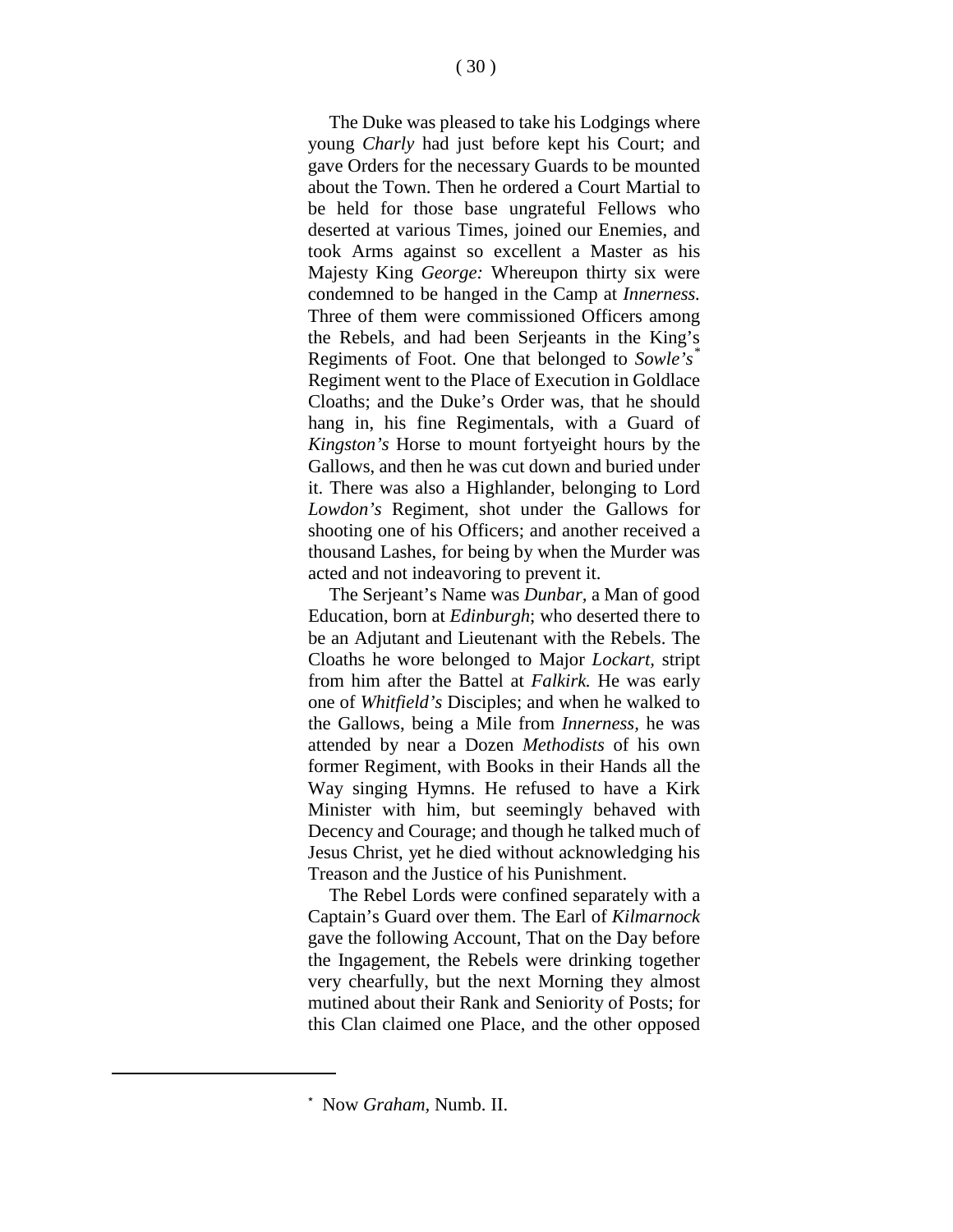it; so that it was difficult to settle them all with good Temper, He said likewise, that their Prince asked one of the *French* Officers what he thought of the Day? Who answered him, he was sure the Day was lost; and the other inquiring his Reason, the *Frenchman*  reply'd, that he had observed the Duke's Men come on, but never in his Life saw an Army move in a more cool and regular Manner; for they would often break and form again with great Dexterity of Discipline and fine Order. Some of our General Officers asked my Lord, why they did not oppose our crossing the *Spey?* He answered, that the *Highlanders* did not like to stand our canonading; and that the Foot in general were against it, as not having Cavalry sufficient or good enough to support them.

On the 17th of *April,* the Forces that came from *France* to assist the Rebels in this infernal Enterprize, sent their humble Address of Surrender to the Duke, desiring to be made Prisoners of War on Behalf of the *French* King; which being granted they all came through the Camp, and so to *Inverness*; the Officers were left upon their Parole, and the private Men confined in the Townhall.<sup>[\\*](#page-30-0)</sup>

On the first Day therefore after the Victory, the Duke sent out a Party of Five-hundred Men, under the Command of Lieutenant Colonel *Cokayne,* to go in Quest of them that should be found lurking after the Battel; and to bring in my Lady *Macintosh*  Prisoner from her House, about twelve Mile from the Camp, who had raised Four or Fivehundred Men for the Pretender's Service, where they found several wounded, and others indeavoring to hide themselves,

<span id="page-30-0"></span><sup>\*</sup> About this Time there had been a very favorable Proclamation by the Duke, promising both Pardon and Protection to All those Rebels who would bring in their Arms and submit. Some imbraced the Opportunity and went home in Peace: But many were treacherous, often promising without performing; such were the *Camerons, Frazers, Macdonalds, Grants,* and others, which obliged His Royal Highness to precede with Rigor, by sending Fire and Sword into their Habitations and bringing away their Cattel.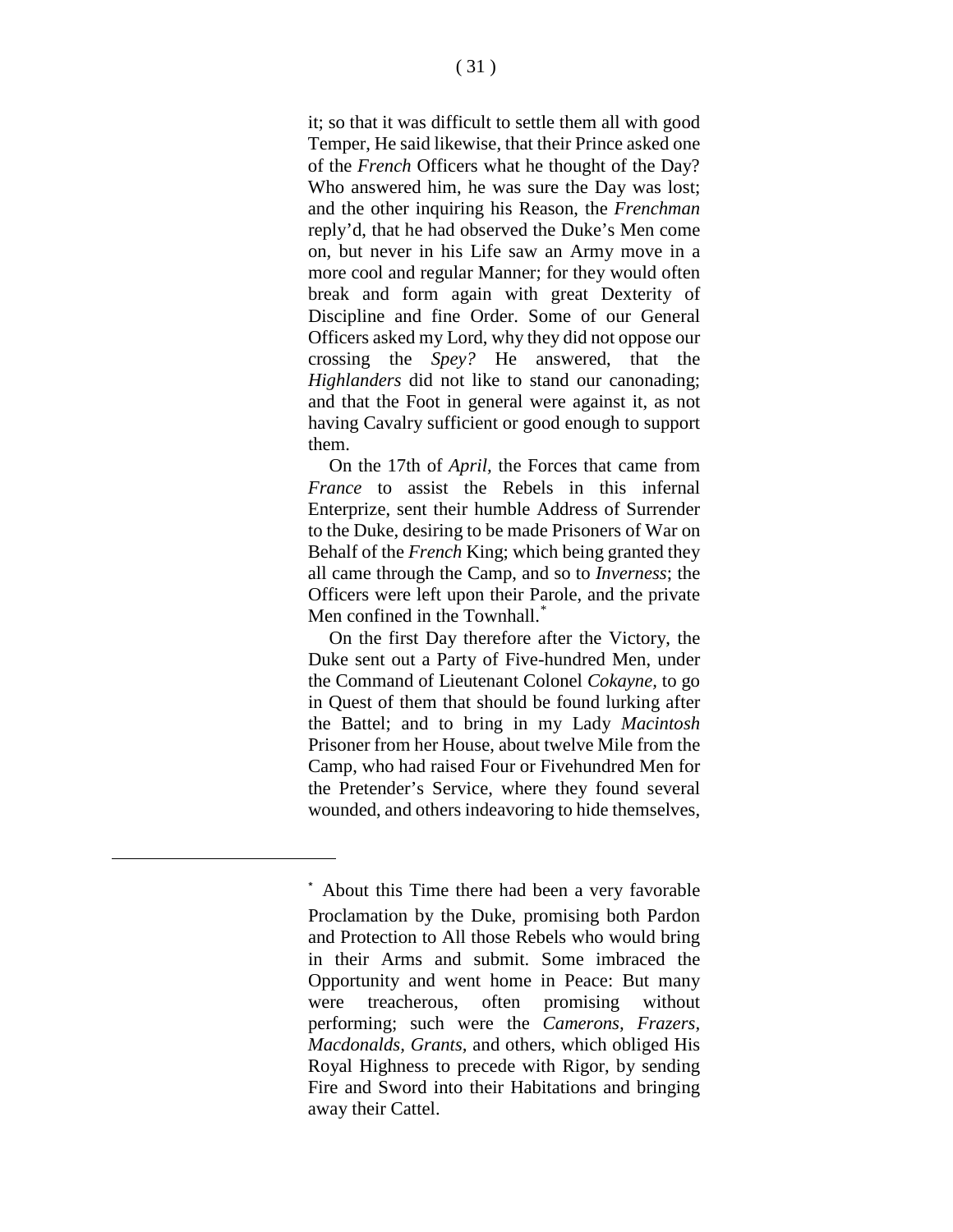all which were shot direftly: He then drove off all the Cattel, to the Amount of Four-hundred Head. As to my Lady, she was mounted upon a gallant Steed, and a Man in Livery after, with a Cart that held her Baggage and Apparel, and so brought to the Camp; but she alighted just at the Entrance, and Colonel *Cokayne* handed her through the Camp to avoid Suipicion of being a Prisoner, and brought her before the Duke who committed her. She was really a fine personable Woman, but her Husband, who had a Commission in Lord *Lowdon's* Regiment, would not live with her because she was an obstinate Jacobite.

Soon after this, the Duke sent out a Party of Fourhundred Men to the Estate of *Simon Frazer*  Laird of *Lovat,* with Orders to bring off all that was moveable; and to burn down his Dwelling House, Out Houses, and all other Appertenances, which was very chearfully undertaken and performed. One thousand Bottles of Wine, Threehundred Bows of Oatmeal, with a large Quantity of Malt, and a Library of Books to the Value of Fourhundred Pounds, was all brought to *Innerness.* His fine Salmon Weirs were destroyed; and Salmon in abundance was brought into the Camp and divided among the Soldiers.

A Command being sent for the Space of fourteen Days to supply the Camp with Salmon, *Inverness*  became a wonderful Exchange for an odd Variety of Merchandize.

The Traffick upon the *Rialto Bridge* at *Venice,* is nothing in Comparison to the Business that was done by our military Merchants at *Inverness*; here being great Sortments of all Manner of Plaids, broad Swords, Dirks and Pistols; Plaid Waistcoats, Officers Laced Waistcoats, Hats, Bonnets, Blankets, and Oatmeal Bags; for in the Field, near *Culloden*  House, there was a Magazine or Granery of Oatmeal, that lay shattered about any how: And while our Highland Fair lasted, if a Soldier was seen in the Streets of *Inverness,* the ged Wives and Lasses would certainly run after him to buy a Plaid. As we sold them very good Penyworths we had Customers in Plenty, so that our Chapwomen would hardly give us Time to sleep in our Tents. After we had been in Camp three Days, my Lord *Bury* was sent up to His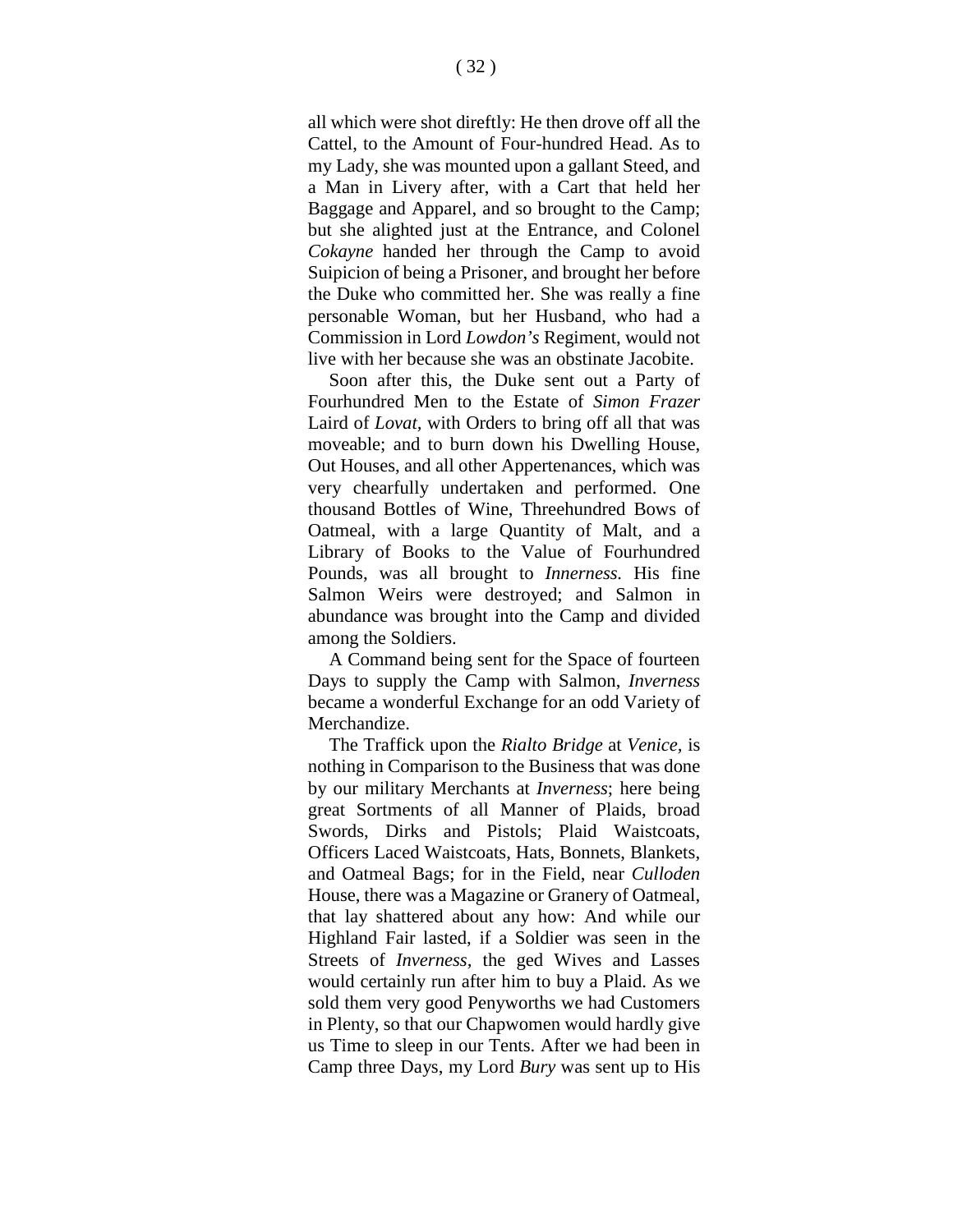Majesty, with the News of our intirely defeating the Rebel Army.

## *The KING's Letter of Thanks Forces*

IS Majesty, being highly satisfied with the **Hehaviour of his Soldiers, was pleased to write** a Letter with his own Hand to his Son the Duke, requesting that his Return of Thanks should be made to all the General and subaltern Officers in each respective Core, for their good Conduct and Courage; and to all his brave Soldiers, for their extraordinary Firmness and intrepid Behaviour in Time of Action: And that the Army in general might always depend on his Gracious Protection and Favour, and expect a particular Regard for their Interest and Welfare.

The three captive Peers were put aboard at *Inverness* to be sent up to the Tower of *London* in Order for Trial. The *French* Brigades and the common Rebels were also put aboard and sent to *England.* On the 26th of *April* the Laird of *Grant*  passed through the Camp with five hundred Men, and were view'd by the Duke. The Rebel's Enginier that blowed up the Barracks at *Innerness,* was himself blown with his Dog into the River, a quarter of a Mile distant.

At the Expiration of six Weeks, the Camp broke up at *Inverness. Fleming's* Regiment was sent to *Aberdeen*; The Royal, *Pultney's,* and *Sempil's* were sent to *Perth* to relieve the *Hessians.* The rest of the Army went to *Fort Augustus* with the Duke, and camped in a Valley[\\*](#page-32-0) . The Mountains hereabout are as high and frightful as the Alps in *Spain*; so we had nothing pleasant to behold but the Sky. Tis rainy, cold and sharp Weather for nine Months in the Year, and the other Quarter can never be called good. However, the Earl of *Lowdon* with his *Campbell's*  Men made a pretty Place for the Duke to reside in, with handsome green Walks. They built a fine Hut

<span id="page-32-0"></span><sup>\*</sup> This Fort from *Inverness* Southwest is the whole Length of *Lakeness,* 30 *British* Mile.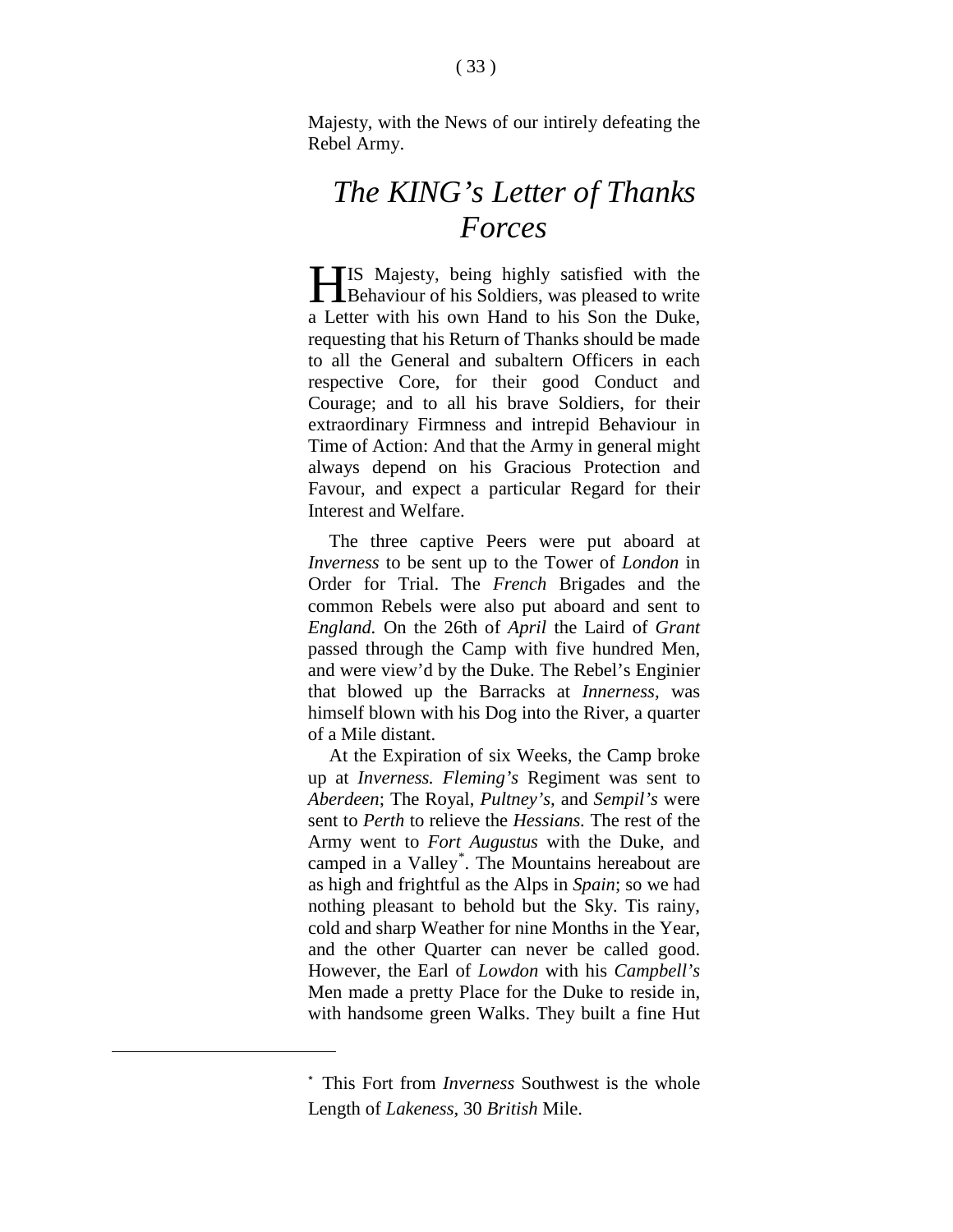with Doors and Glass Windows, covered at Top with green Sods and Boughs; so that his Royal Highness resembled a Shepherd's Life more than that of a Courtier; for all the fine Building of the old and new Barracks was destroyed by the Rebels.

After one Day's incamping, the Duke sent out a Party to bring in some Rebel's Cattel: The Command was given to a *Scotsman,* Major *Lockart,* a bold Soldier, who always went first himself upon any Expedition. His Party did great Execution among the rebellious Mountaineers: They drove off all the Cattel they could find, notwithstanding some had obtained Protections from the Earl of *Lowdon*; but that Lord's Protection was now superseded in the Opinion of the warlike Major: For when any Protection was shewn him, his Answer was, That because of their many, wicked, inhuman Acts, both of a publick and private Nature, if they were to shew him a Warrant from Heaven, it should not hinder him from following his Orders. So that his Command brought us Cattel, that when sold, came to Eight Shillings and Sixpence a Man.

His Royal Highness sent out another Party of two hundred Men to burn down *Glengary's* Castle, and plunder his House. The Value arising from that Command was to a Captain 11*l*. 5s. to a suabaltern Officer 5*l*. 18*s.* to a Serjeant 1*l*. IOs, to a Corporal 1*l*. and to each private Man 15s. which was very fairly and justly paid.

On the 10th of *June* the *Macdonalds* Clan of *Glengarry,* about ten Mile West of our Camp, being seventytwo Men, came and laid down their Arms before the Duke, and received his Royal Pardon.

The last Command, consisting of 800 Men, was given to Lord *George Sacvllle,* and Lieut. Colonel *Cornwallis;* with full Commission to plunder, burn and destroy thro' all the West Part of *Innernesshire*  called *Lochabber,* from the *Glens* above *Knoidart,*  down to *Arasack, Moidart,* and *Swenard* opposite to *Mull*; and positive Orders to bring no more Prisoners to the Camp. This Body divided themselves different Ways, with a full Resolution to finish their Work; and for better managing the Persuit, they had Orders to take nothing but their Firelocks and Ammunition.

Our Party was 320 Men under Colonel *Comwallis,* a brave Officer of great Humanity and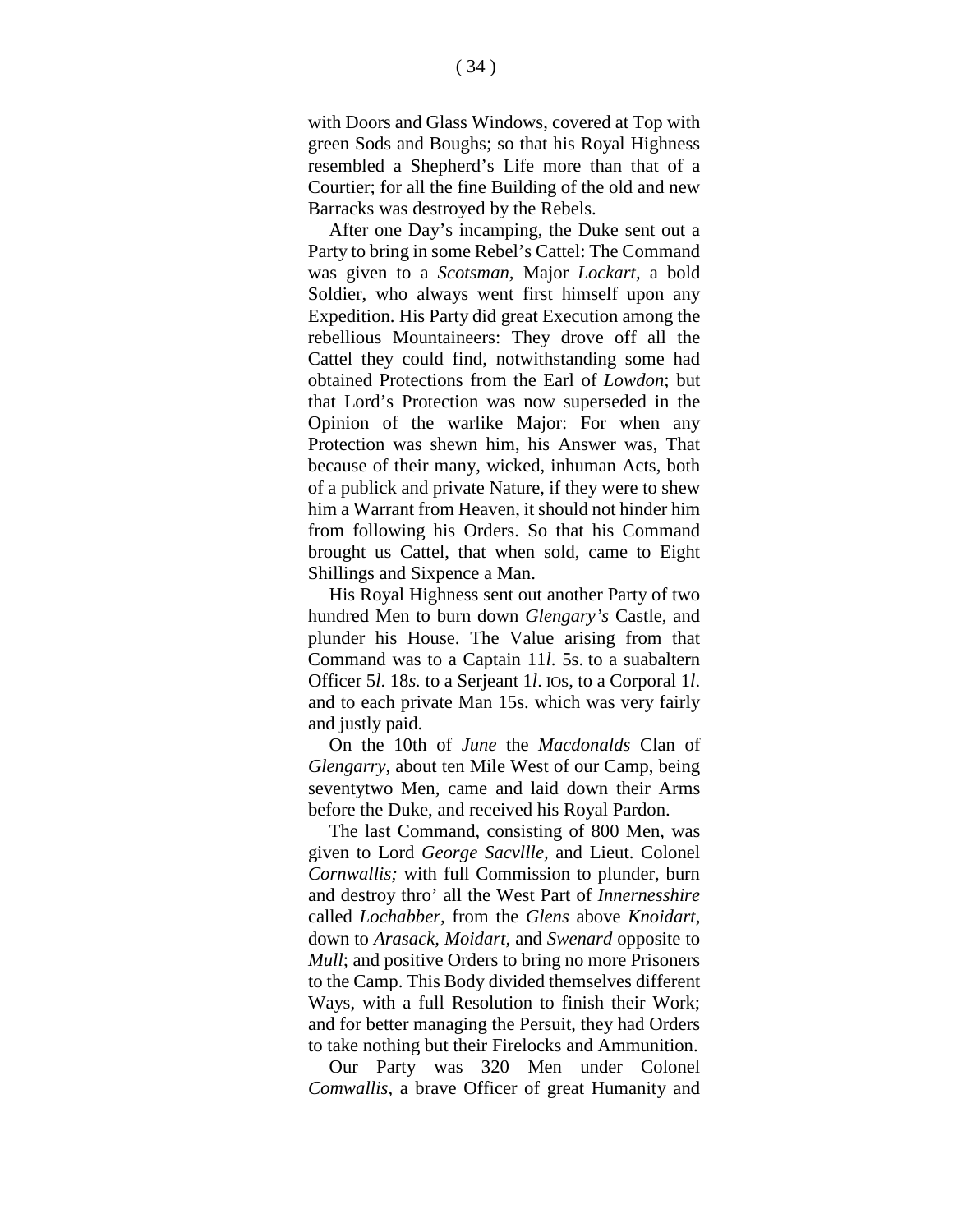Honour. When we first set out, twas intended to march all Night, but a great Rain caused them to halt. There stood a few old Huts, where the Men lay down being greatly fatigued: But the Lieutenant Colonel and Officers put on their Clokes, and refreshed themselves upon their Horses, there being no other Conveniency. After two Hours Rest they proceded on their March, and about Five a Clock in the Morning drew up in Line of Battel, occasioned by a Party of Lord *Lowdon's Campbell's* Men, who had been a Rebel hunting, and were bringing some Prisoners to our Camp. We kept our Ground about a Quarter of an Hour, and the Clans kept still advancing; for they knew what to make of Us, but all the Difference between their Dress and the Rebels, is a red Cross of Cloth sewed into their Bonnets, which at a small distance is not seen. However, one of the *Scots* Officers came riding to us, and acquainted the Colonel how it was.

Hereupon we formed into our Platoons, and marched diredtly to *Loch Yell,* a fine Lake eight Mile long, the stately seat of old Esquire *Cameron,* a principal Ringleader in this Rebellion. The Order was to set fire to his Mansion House, but the best of his Moveables were carried off before the Soldiers came; however his fine Chairs, Tables, and all his Cabinet Goods were set a fire and burnt with his House. His fine Fruitgarden above a Mile long, was pulled to pieces and laid waste. A beautiful Summerhouse that stood in the Pleasure Garden was also set on Fire, and every thing valuable burnt or destroyed.

From hence the Party marched along the Sea Coast through *Moidart,* burning of Houses, driving away the Cattel, and shooting those Vagrants who were found about the Mountains. Lord *George Sackville* was another Way with 480 Men. We camped in a Valley 12 Mile from the Ile of *Mull,* and detached Parties about their Sheils and Glens, who did great Execution among those who were still in Arms, obstinately refusing to submit and accept of Pardon.

There came two Rebels towards the Camp, pretending to surrender themselves, but as they came with Firelocks loaded and shouldred, tis plain they were upon Mischief, and belonged to some Party. So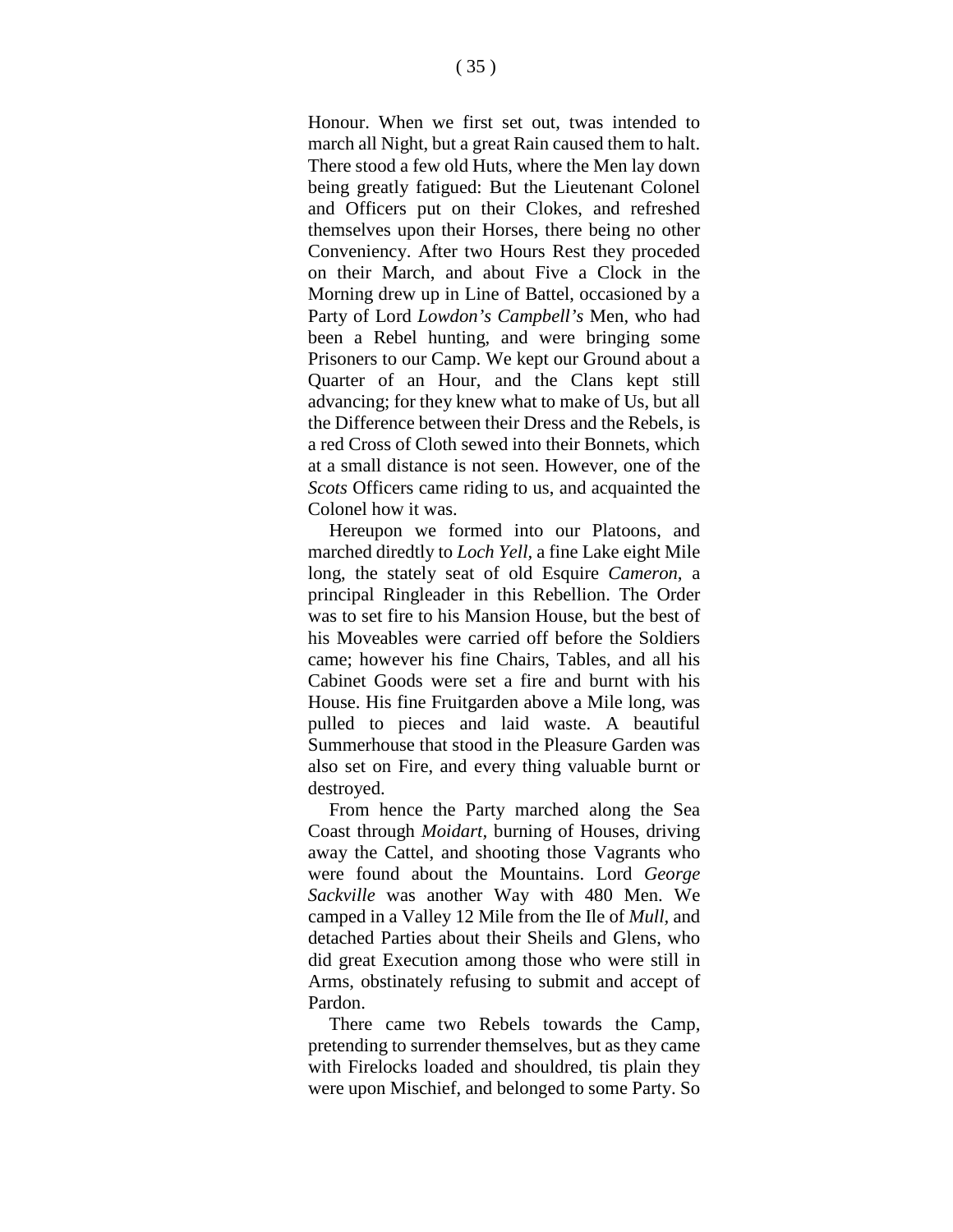they were sent to the Quarter Guard of the Camp, and in half an Hour's Time brought out to be Shot; but they absolutely refused to kneel, or to have Caps over their Faces, so that the Picquetguard was obliged to perform the Sentence as they stood.

At a Fortnight's End, Lord *George's* Party returned to *Fort Augustus* with near a thousand head of Cattel; and for fifty Mile round there was no Man or Beast to be seen. On the 12th of *June, Simon Frazer,* the Laird of *Lovat* was taken upon the Water between *Skie* and the Coast of *Knoidart* by a Party of Marines with 52 of his Guards; his Doxey, and an old Woman, his Nurse. He was brought to *Fort Augustus*  in a Horselitter; has been a great Courtier and a great Knave: but how abominable soever his Character is represented in *England,* tis not half so bad as his North *British* Countrymen make it.

Immediately after this Affair, I with some other Voluntiers had our Discharge. All who continued on in the Service had two Guineas a Man by the Duke's Order, with the Dividend of the 5,000*l*. from *London,*  called the *Veteran Scheme,* which might arise to Sixteen Shillings more. I made the best of my Way to *London,* designing to resume my former Imployment, being that of a Weaver; and at *Edinburgh* saw *John Murray* the Pretender's Secretary in safe Custody, with a proper Guard travelling the same Road before me.

The Rebellion being extinguisht by the Spirit, Vigilance and Conduct of our Renowned, Illustrious Young Hero, this Wonderful Event must give Joy to All who love the Protestant Religion and Settlement, *British* Laws and *British* Liberty; and record His Royal Highness, *William* Duke of *Cumberland,* as another *Gustavus Vasa,* the Deliverer of his Country; or rather a second *William, Great Britain's* Glory and Defender.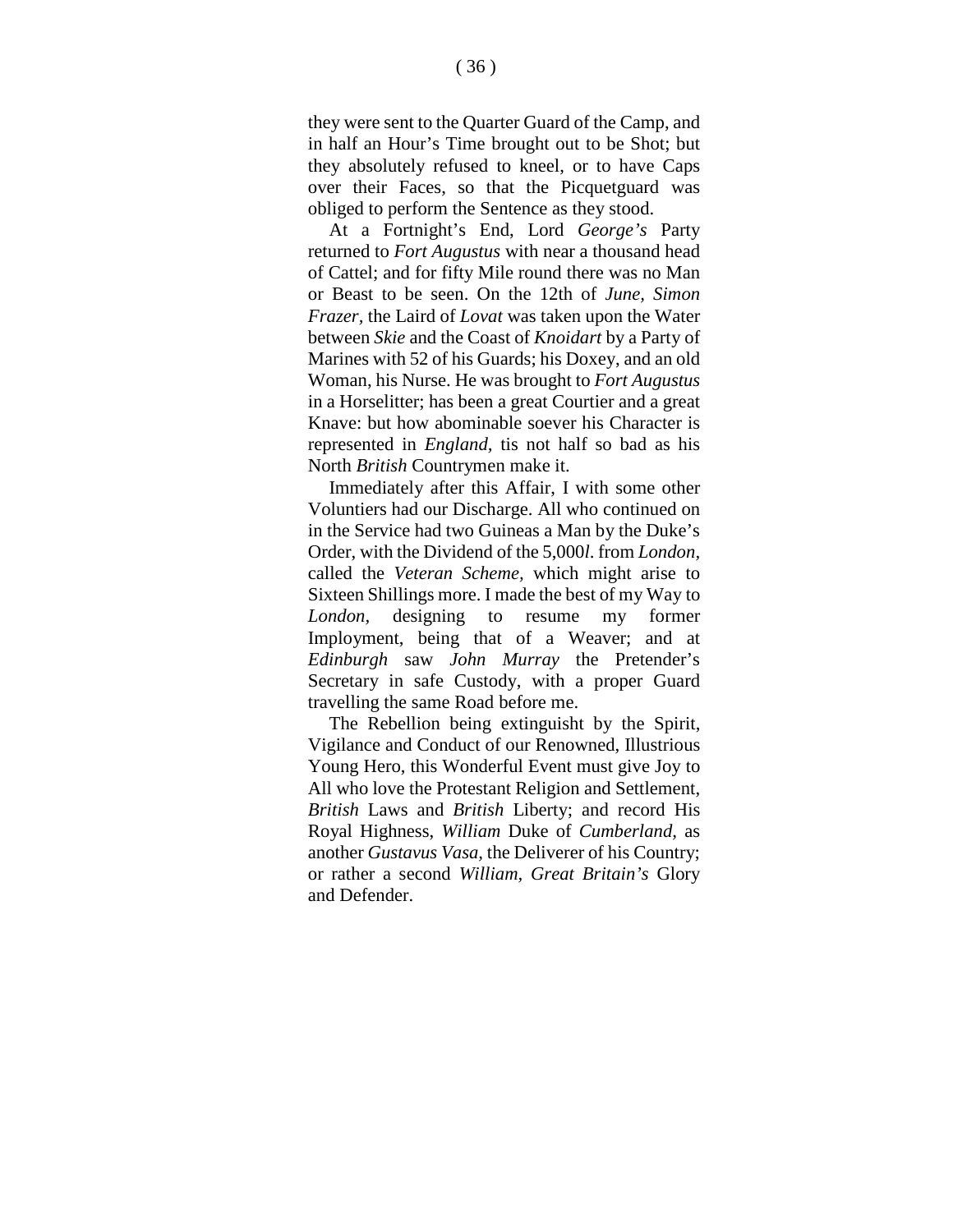### *The Cavalry, and the fifteen Battalions that formed the Royal Army.*

#### *Dragoons.*

- 10. Cobham
- 11. Mark Ker
- 15. The Duke's; which at that Time was Kingston's Light Horse.
	- 1. Royal: St. Clair
	- 3. T. Howard
	- 4. Barryll
	- 8. Wolf
	- 13. Pulteney
	- 14. Price
	- 20. Bligh, now Sacville
	- 21. Scots Fuziliers: Campbell
	- 25. Sempill
	- 27. Blackney
	- 34. Cholmley
	- 36. Fleming
	- 37. Monro, now Dejean
	- 49. Ligonier, now Conway
	- 52. Battereau.

#### *Copy of the Rebels Order before the Battel; found in one of the Prisoner's Pockets,*

#### *Roy Jaques.*

**T** is His Royal Highness's positive Order, that every Person attach himself to some Core of the **Levery Person attach himself to some Core of the** Army, and remain with the Core Night and Day, until the Battel and Persuit be over, and to give no Quarter to the Elector's Troops, on any Account whatever. This regards the Foot as well as Horse. The Order of Battel is to be given to every general Officer and every Commander of a Regiment or Squadron.

It is required and expected of each Individual in the Army, as well Officer as Soldier, that he keep the Poll he shall be allotted; and if any Man turn his Back to run away, the next behind such Man is to shoot him.

No body, on Pain of Death, is to strip the slain, or plunder till the Battel is over. The Highlanders to be in Kilts, and nobody to throw away their Guns.